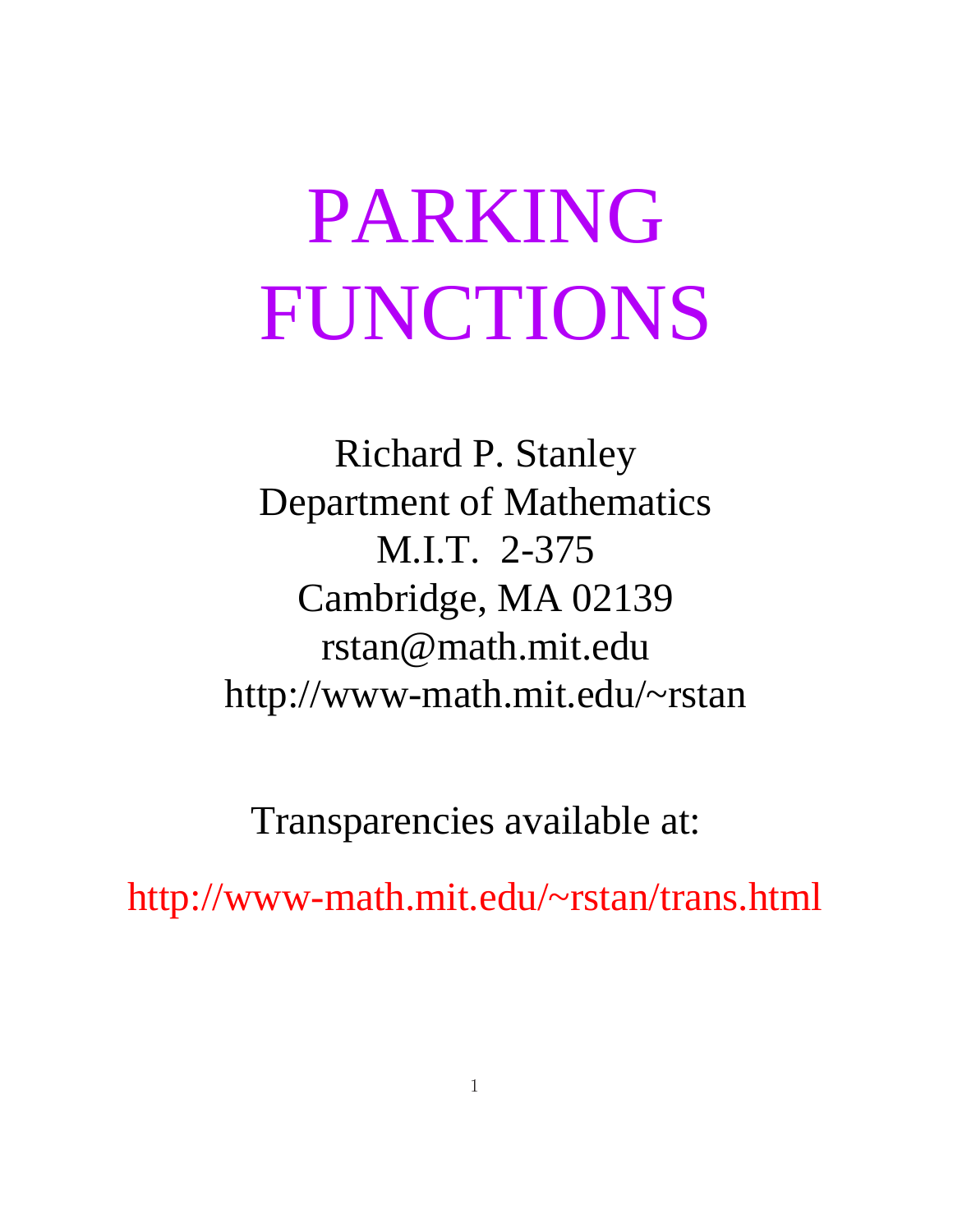# **ENUMERATION OF PARKING FUNCTIONS**



Car  $C_i$  prefers space  $a_i$ . If  $a_i$  is occupied, then  $C_i$  takes the next available space. We call  $(a_1, \ldots, a_n)$  a **parking function** (of length  $n$ ) if all cars can park.

 $n = 2 : 11 \ 12 \ 21$  $n = 3 : 111 112 121 211 113 131 311 122$ 311 212 221 123 132 213 231 312 321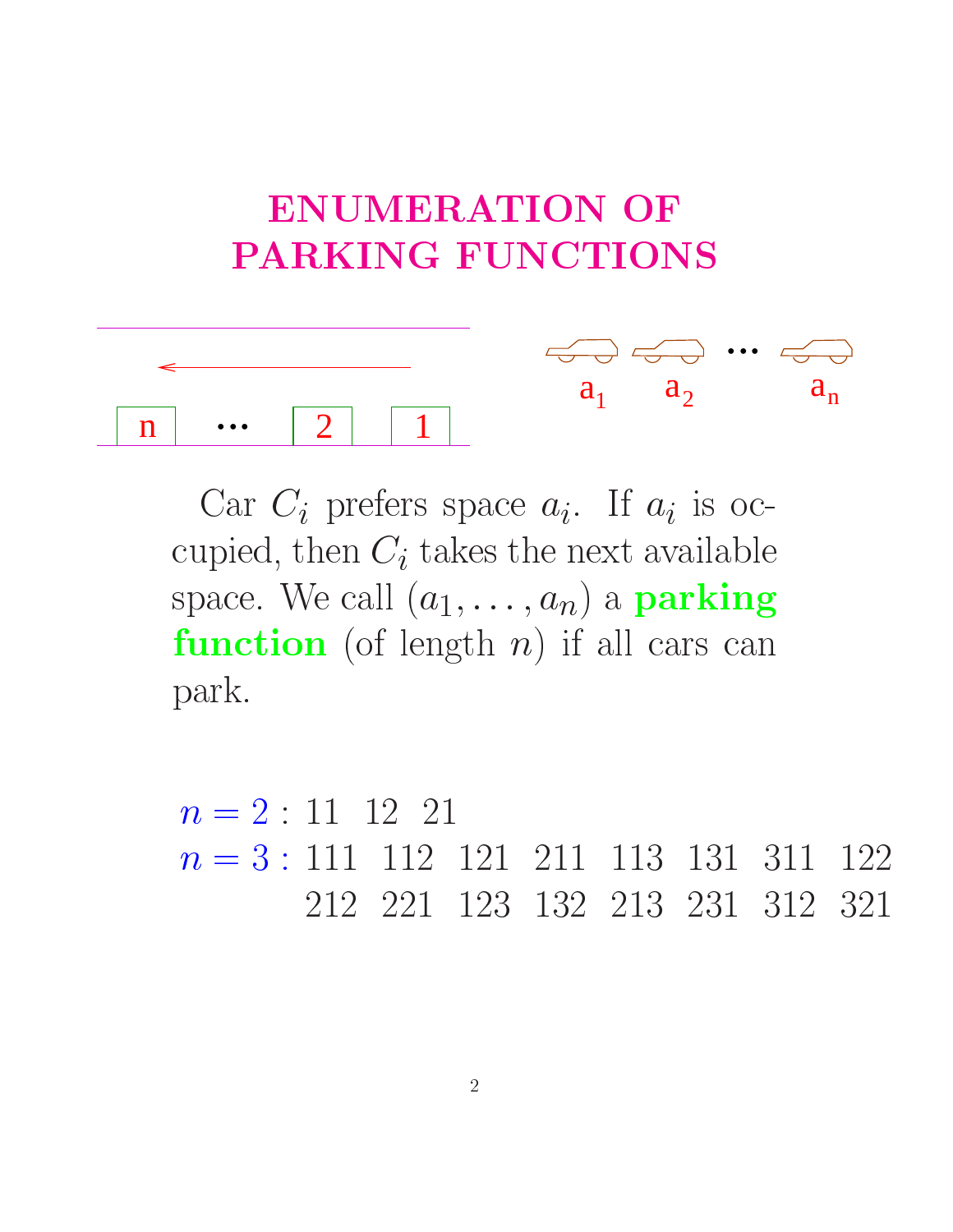**Easy:** Let  $\alpha = (a_1, \ldots, a_n) \in \mathbb{P}^n$ . Let  $b_1 \leq b_2 \leq \cdots \leq b_n$  be the increasing rearrangement of  $\alpha$ . Then  $\alpha$  is a parking function if and only  $b_i \leq i$ .

Corollary. Every permutation of the entries of <sup>a</sup> parking function is also <sup>a</sup> parking function.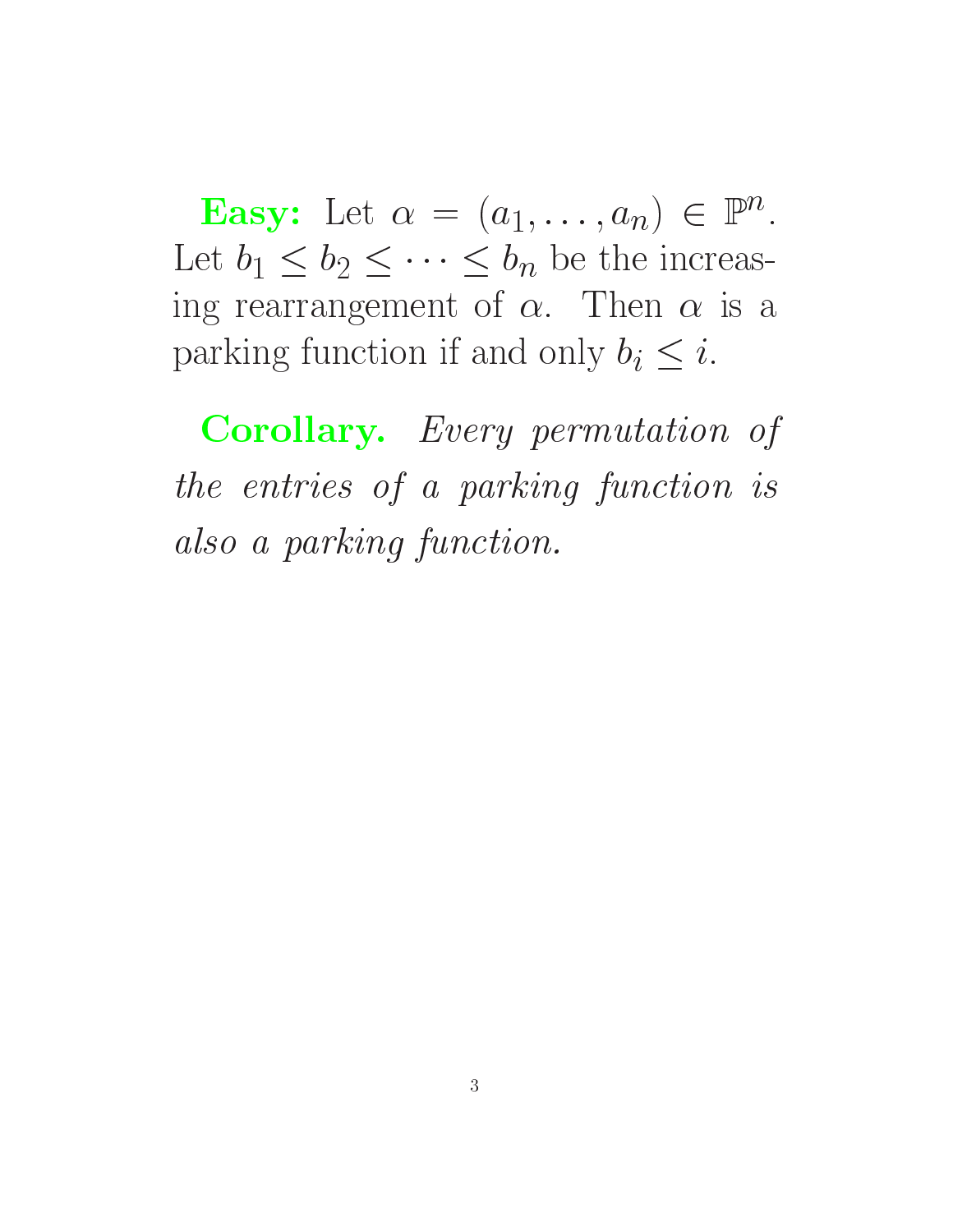Theorem (Pyke, 1959; Konheim and Weiss, 1966). Let  $f(n)$  be the number of parking functions of length n.  $I$   $nen_1(n) = (n+1)^{n-1}$ .

Proof (Pollak, c. 1974). Add an additional space  $n + 1$ , and arrange the spaces in a circle. Allow  $n + 1$  also as a preferred space.

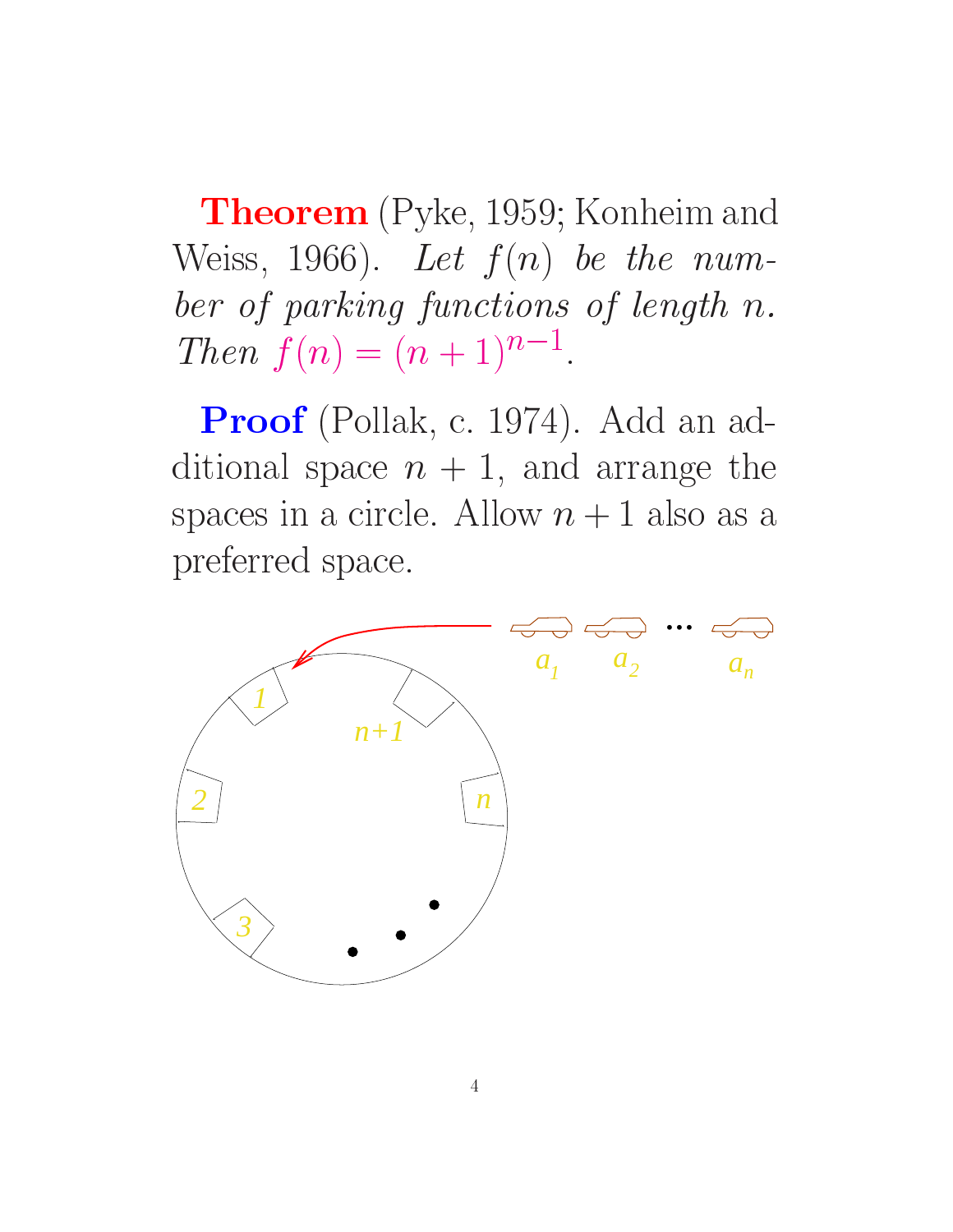Now all cars can park, and there will be one empty space.  $\alpha$  is a parking function if and only if the empty space is  $n + 1$ . If  $\alpha = (a_1, \ldots, a_n)$  leads to car  $C_i$  parking at space  $p_i$ , then  $(a_1 +$  $j, \ldots, a_n + j$  (modulo  $n + 1$ ) will lead to car  $C_i$  parking at space  $p_i + j$ . Hence exactly one of the vectors

 $(a_1+i, a_2+i, \ldots a_n+i)$  (modulo  $n+1$ ) is a parking function, so

$$
f(n) = \frac{(n+1)^n}{n+1} = (n+1)^{n-1}
$$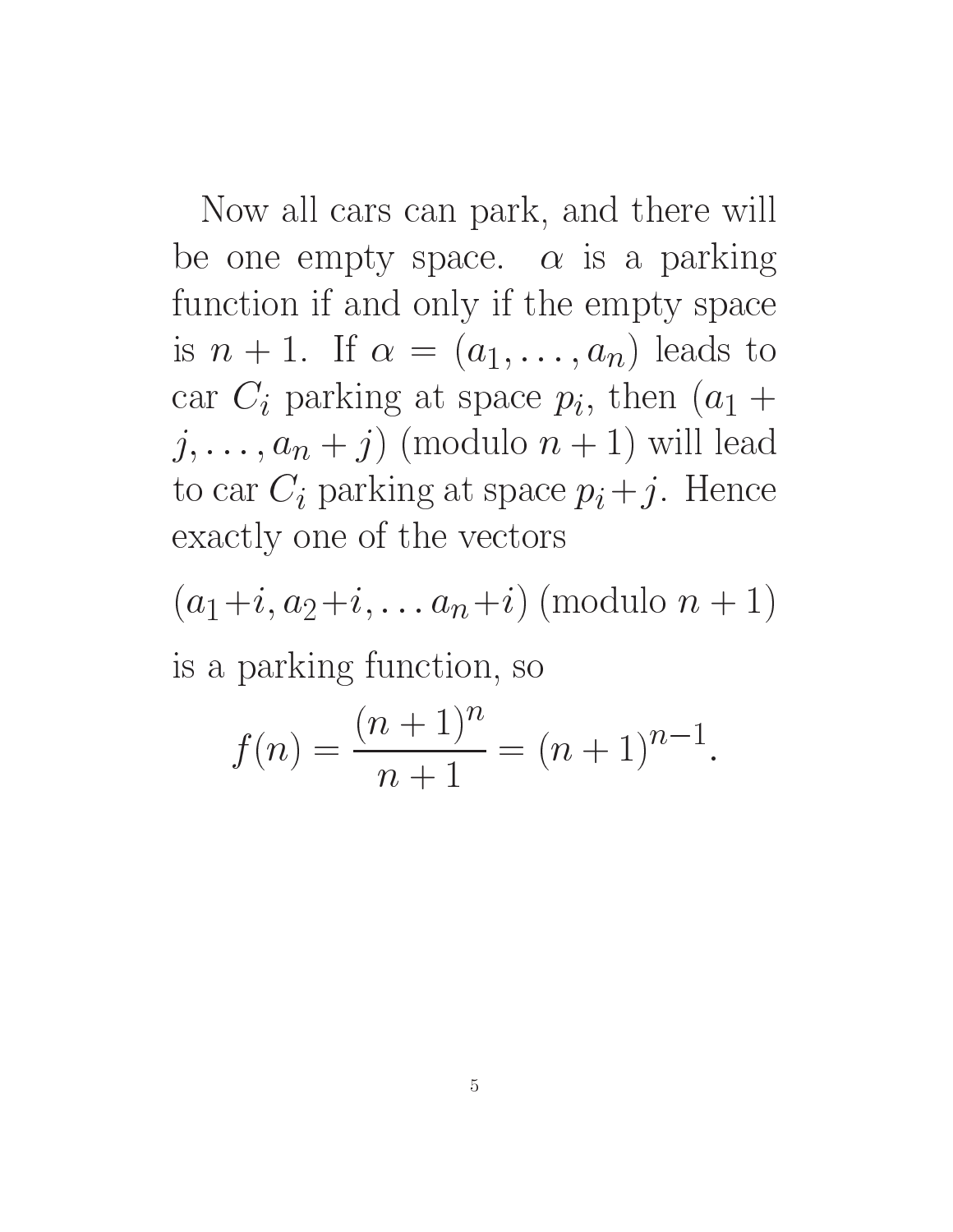## FOREST INVERSIONS

Let  $F$  be a rooted forest on the vertex set  $\{1, \ldots, n\}.$ 



THEOREM (Sylvester-Borchardt-Cayley). The number of such forests  $is$   $(t + 1)$ .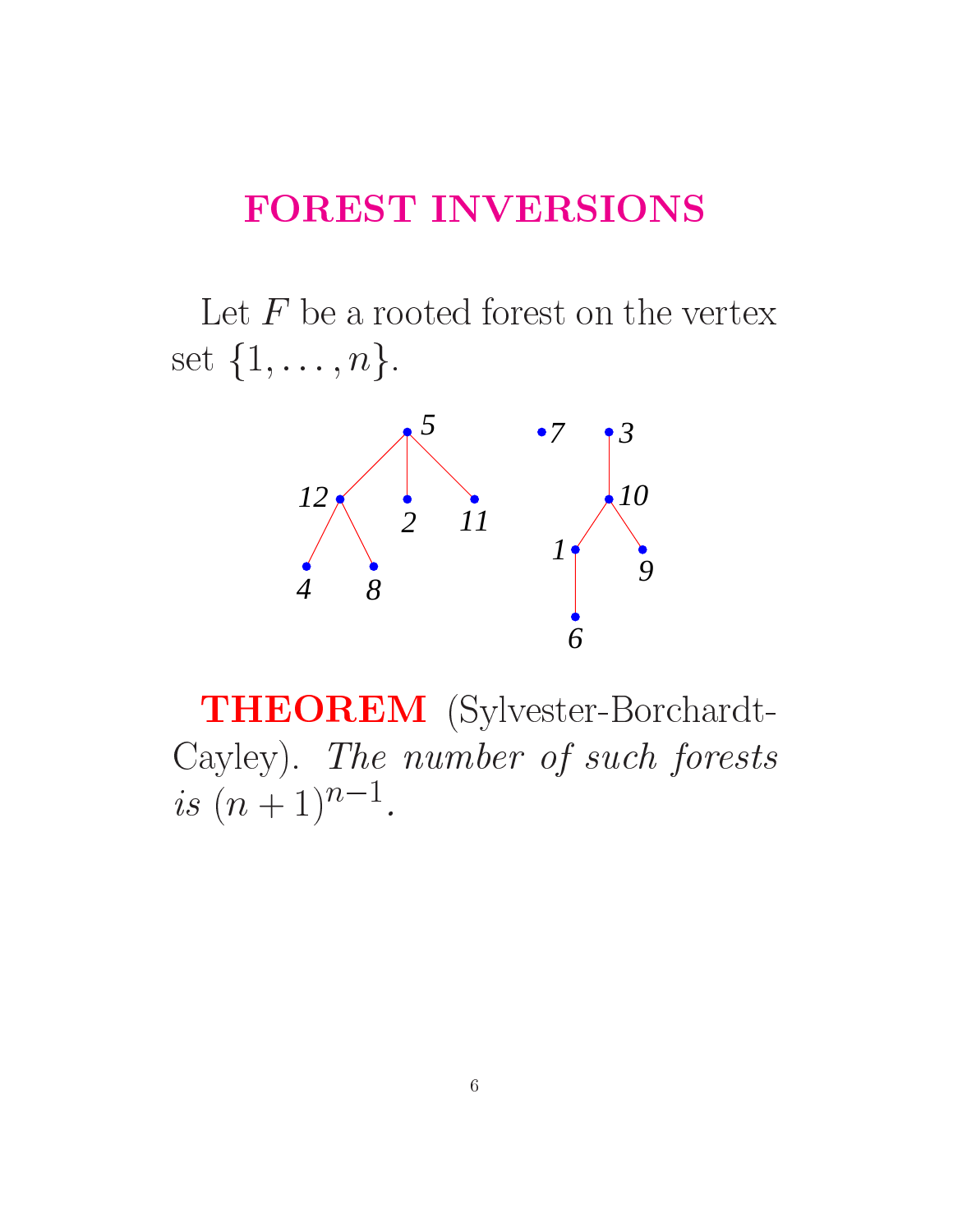

An **inversion** in F is a pair  $(i, j)$  so that  $i > j$  and i lies on the path from  $j$  to the root.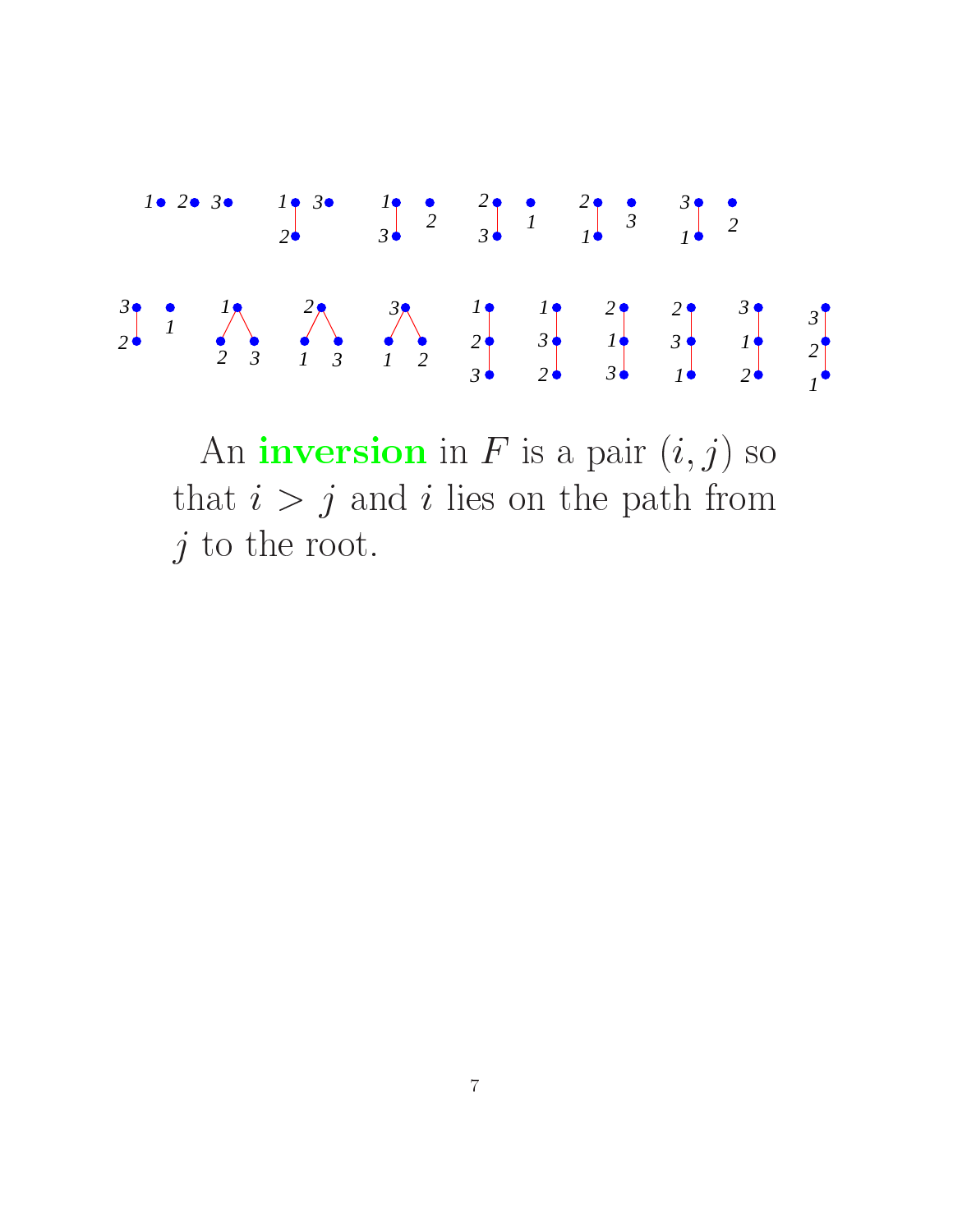

 $inv(F) = \#($ inversions of F)

Inversions:  $(5, 4), (5, 2), (12, 4), (12, 8)$  $(3, 1), (10, 1), (10, 6), (10, 9)$  $inv(F) = 8$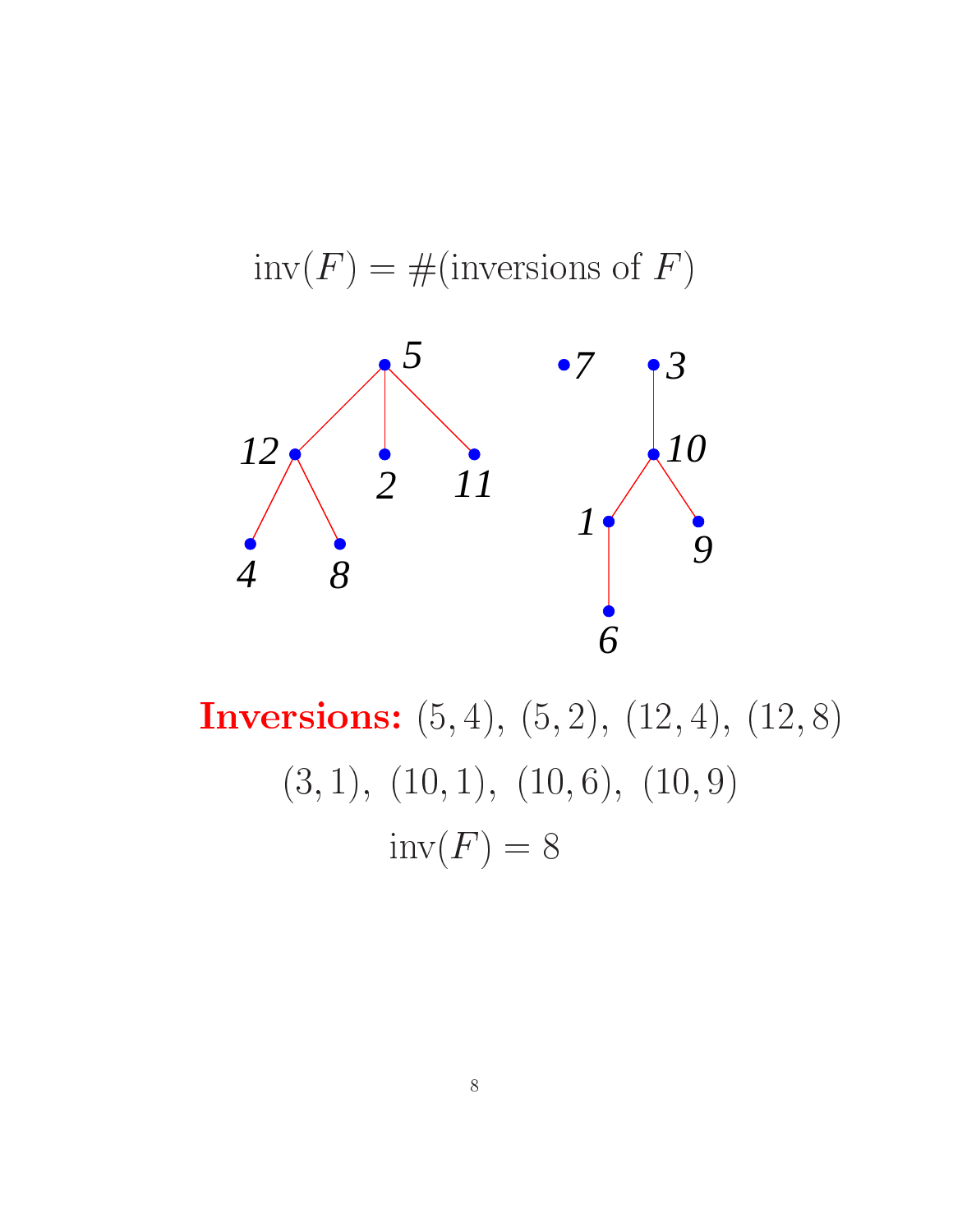Let

$$
I_n(q) = \sum_F q^{\text{inv}(F)},
$$

set  $\{1, \ldots, n\}$ . E.g.,

$$
I_1(q) = 1
$$
  
\n
$$
I_2(q) = 2 + q
$$
  
\n
$$
I_3(q) = 6 + 6q + 3q^2 + q^3
$$

Theorem (Mallows-Riordan 1968, Gessel-Wang 1979) We have

$$
I_n(1+q)=\sum_G q^{e(G)-n},
$$

where <sup>G</sup> ranges over al l connected graphs (without loops or multiple edges) on  $n+1$  labelled vertices, and where  $e(G)$ denotes the number of edges of G.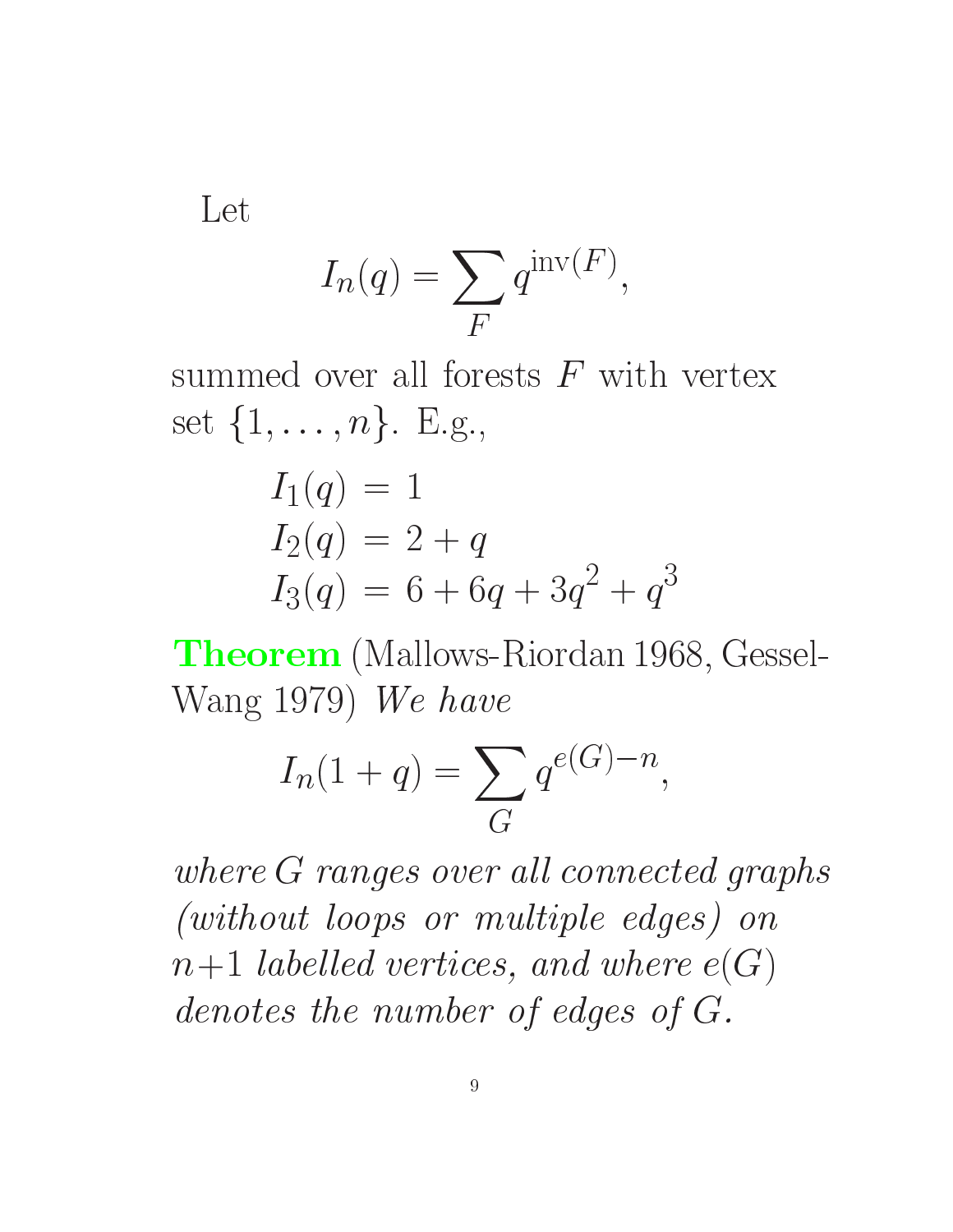## Corollary.

$$
\sum_{n\geq 0} I_n(q)(q-1)^n \frac{x^n}{n!} = \frac{\sum_{n\geq 0} q^{\binom{n+1}{2}} \frac{x^n}{n!}}{\sum_{n\geq 0} q^{\binom{n}{2}} \frac{x^n}{n!}}
$$

$$
\sum_{n\geq 1} I_n(q)(q-1)^{n-1}\frac{x^n}{n!} = \log \sum_{n\geq 0} q^{\binom{n}{2}} \frac{x^n}{n!}
$$

Theorem (Kreweras, 1980) We have

$$
q^{\binom{n}{2}}I_n(1/q) = \sum_{(a_1,\ldots,a_n)} q^{a_1+\cdots+a_n},
$$

where  $\{x_1, \ldots, x_n\}$  ranges over an  $\gamma$  and ing functions of length n.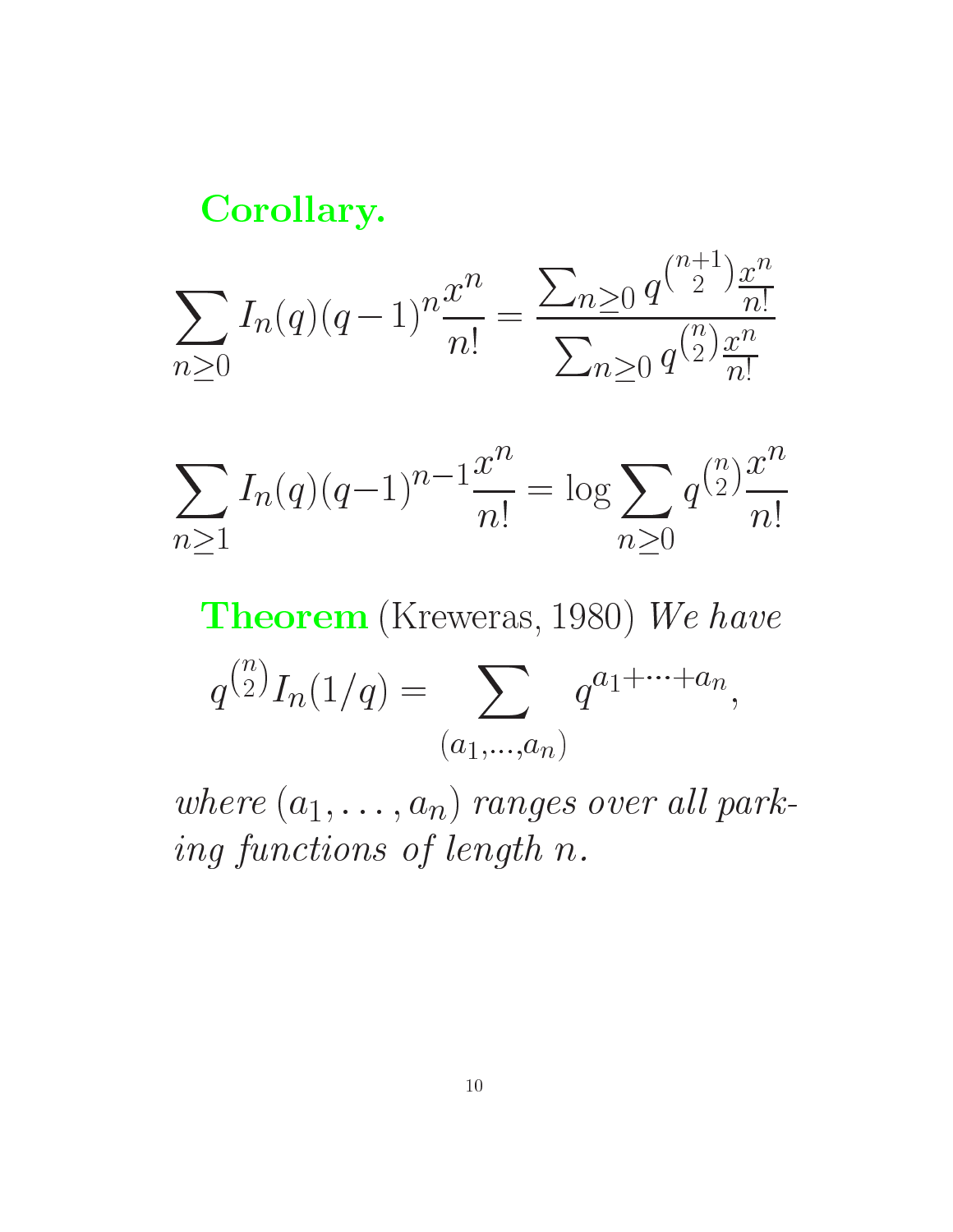# NONCROSSING PARTITIONS

A noncrossing partition of  $\{1, 2, \ldots, n\}$ is a partition  $\{B_1, \ldots, B_k\}$  of  $\{1, \ldots, n\}$ such that

 $a < b < c < d$ ,  $a, c \in B_i$ ,  $b, d \in B_j \Rightarrow i = j$ .

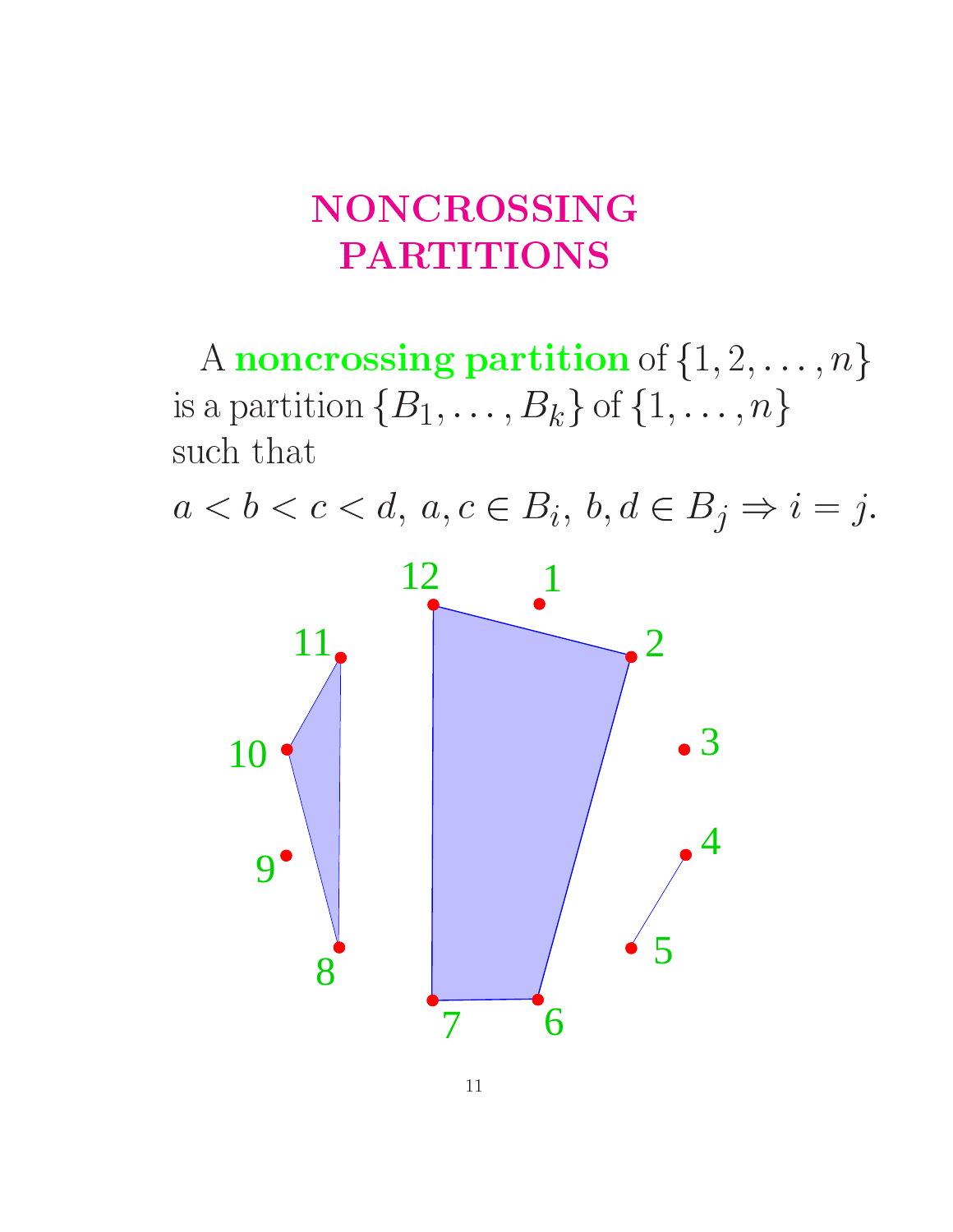Theorem (H. W. Becker, 1948-49) The number of noncrossing partitions of  $\{1, \ldots, n\}$  is the **Catalan num**ber  $\sim$   $\sim$  $\mathbf{r}$ 

$$
C_n = \frac{1}{n+1} \binom{2n}{n}.
$$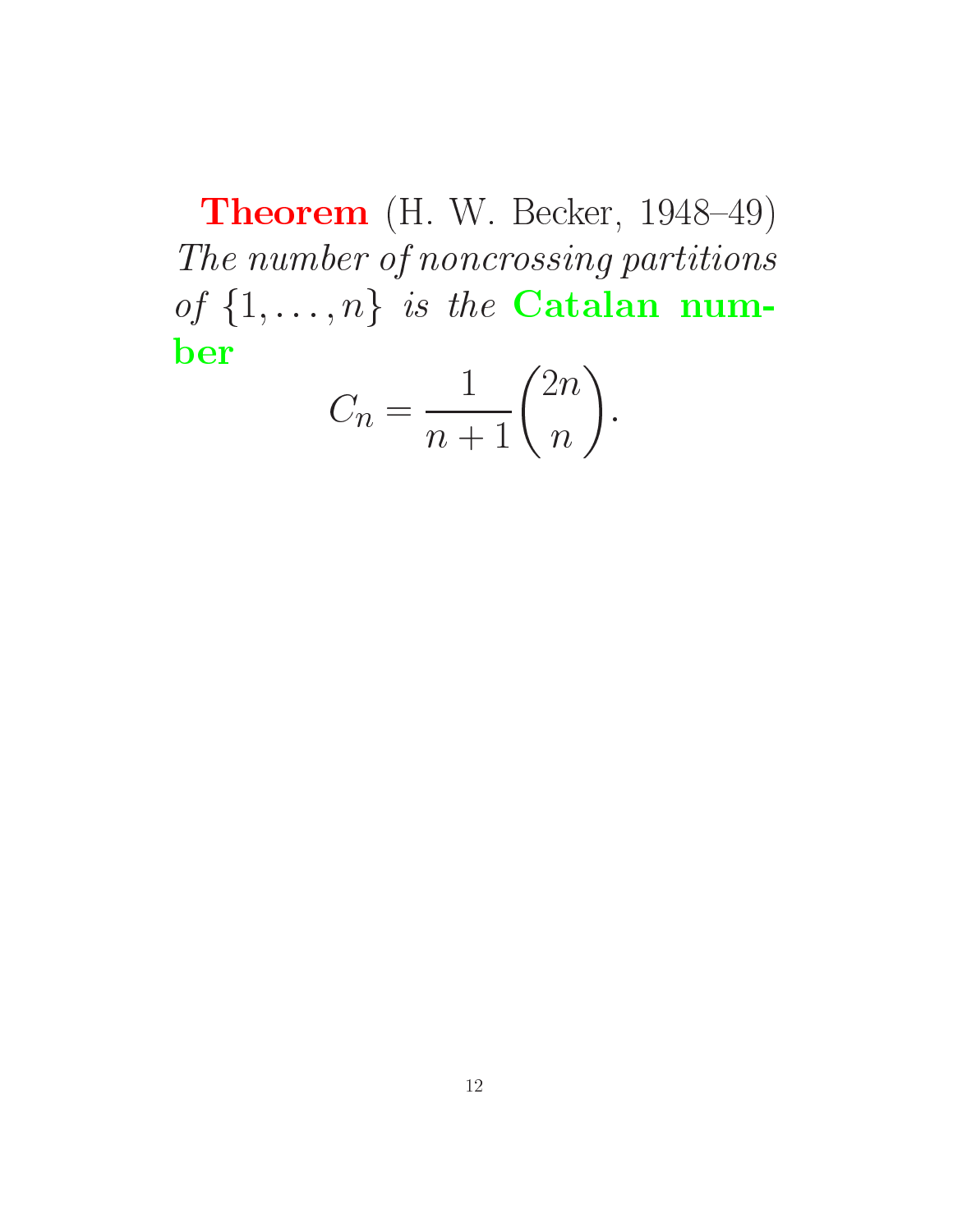A **maximal chain m** of noncrossing partitions of  $\{1, \ldots, n+1\}$  is a sequence

 $\pi_0, \pi_1, \pi_2, \ldots, \pi_n$ 

of noncrossing partitions of  $\{1, \ldots, n+\}$ 1} such that  $\pi_i$  is obtained from  $\pi_{i-1}$ by merging two blocks into one. (Hence  $\pi_i$  has exactly  $n + 1 - i$  blocks.)

 $1-2-3-4-5$   $1-25-3-4$   $1-25-34$  $125 - 34$   $12345$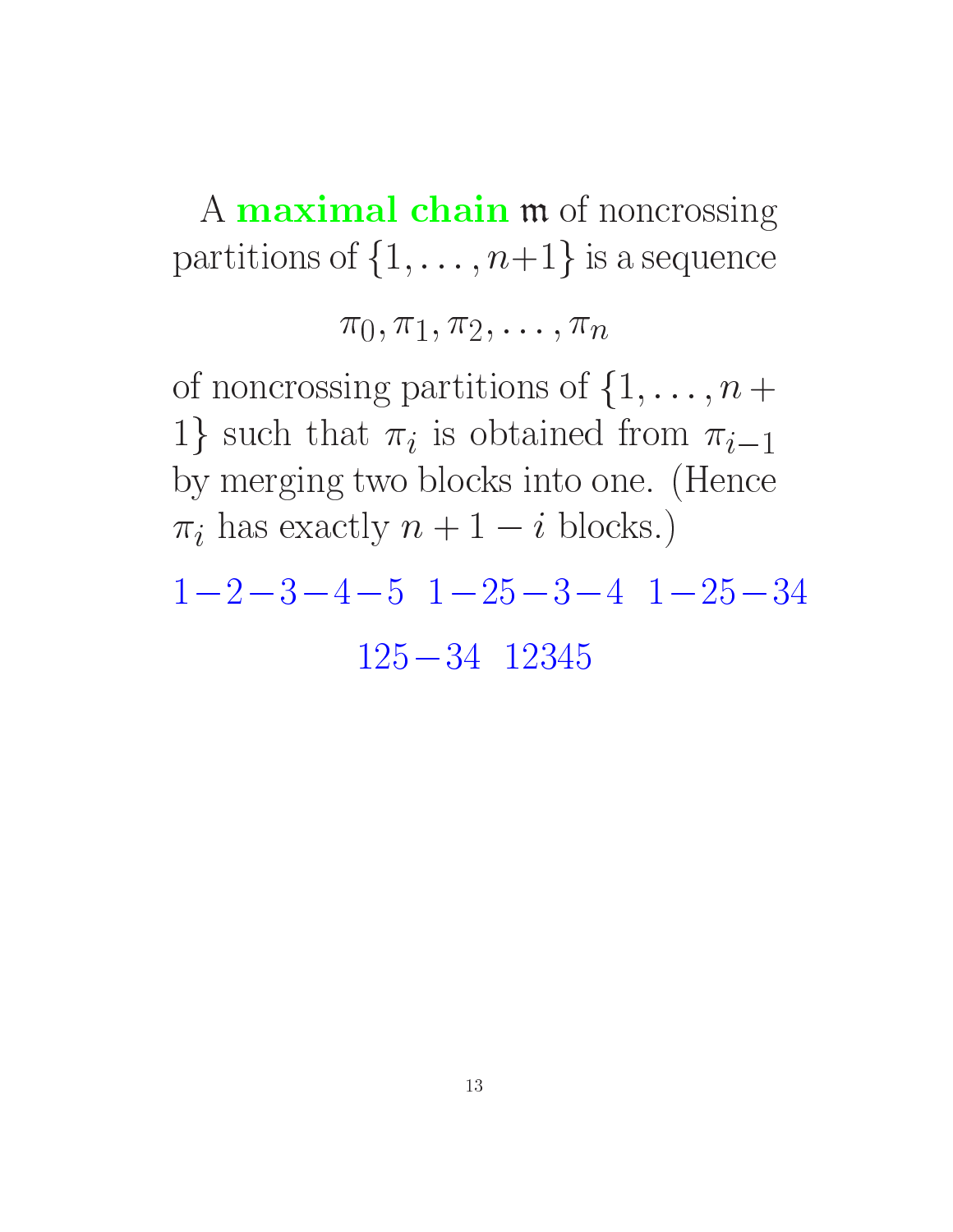Define:

 $\min \mathbf{B} =$  least element of B  $j < B : j < k \ \forall k \in B.$ 

Suppose  $\pi_i$  is obtained from  $\pi_{i-1}$  by merging together blocks  $D$  and  $D$  , with min  $D \leqslant$  min  $D$  . Denne

$$
\Lambda_{\mathbf{i}}(\mathfrak{m}) = \max\{j \in B : j < B'\}
$$
\n
$$
\Lambda(\mathfrak{m}) = (\Lambda_1(\mathfrak{m}), \dots, \Lambda_n(\mathfrak{m})).
$$

For above example:

 $1-2-3-4-5$   $1-25-3-4$   $1-25-34$ 

 $125 - 34$   $12345$ 

we have

$$
\Lambda(\mathfrak{m})=(2,3,1,2).
$$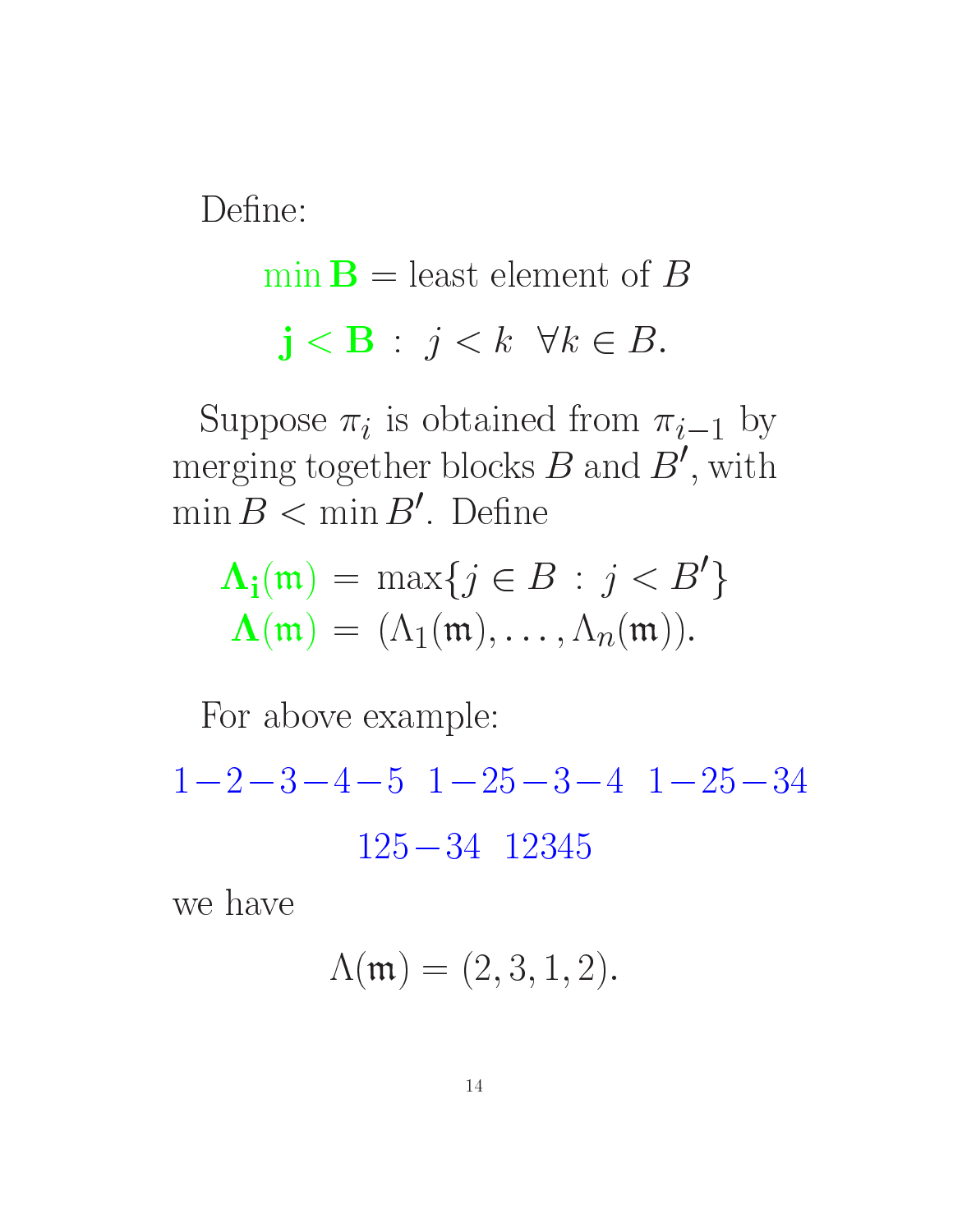**Theorem.**  $\Lambda$  is a bijection between the maximal chains of noncrossing partitions of the first constructions of the first construction of the construction of the construction of the co functions of length n.

Corollary (Kreweras, 1972) The number of maximal chains of noncrossing providence in particular and the function of the following property of the following property of the following  $(n+1)$ .

Is there a connection with Voiculescu's theory of free probability?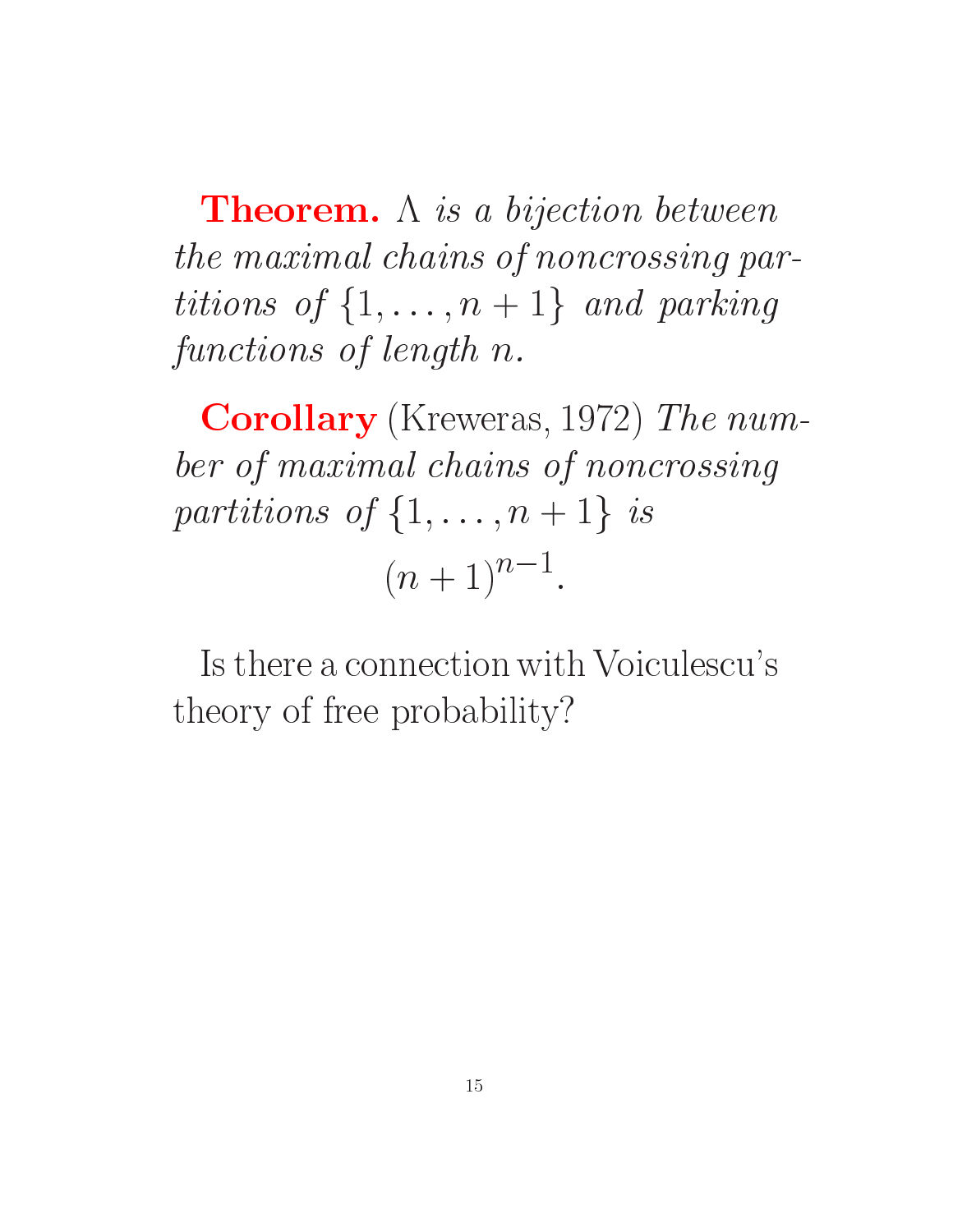#### THE SHI ARRANGEMENT

**Braid arrangement**  $\mathcal{B}_n$ **:** the set of hyperplanes

 $x_i - x_j = 0, \ \ 1 \leq i < j \leq n,$ 

 $\mathbb{H}^1 \mathbb{K}^n$ .

 $R = \frac{1}{2}$  set of  $\frac{1}{2}$  regions of  $\frac{1}{2}$  $\#\mathcal{R} = n!$ 

Let  $R_0$  be the "base region"

 $R_0: x_1 > x_2 > \cdots > x_n.$ 

Let  $\mathbf{d}(\mathbf{R})$  be the number of hyperplanes in  $\mathcal{B}_n$  separating  $R_0$  from R.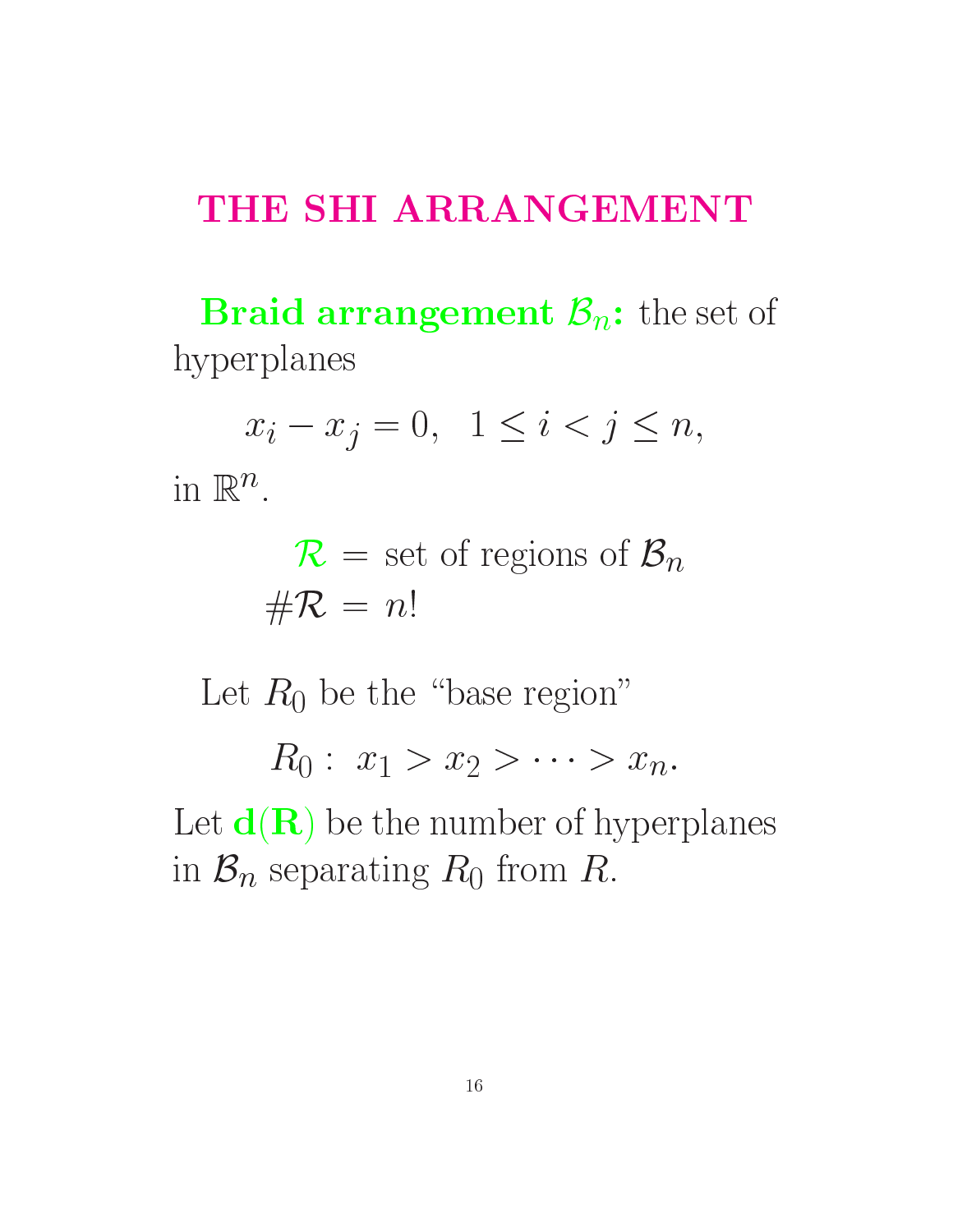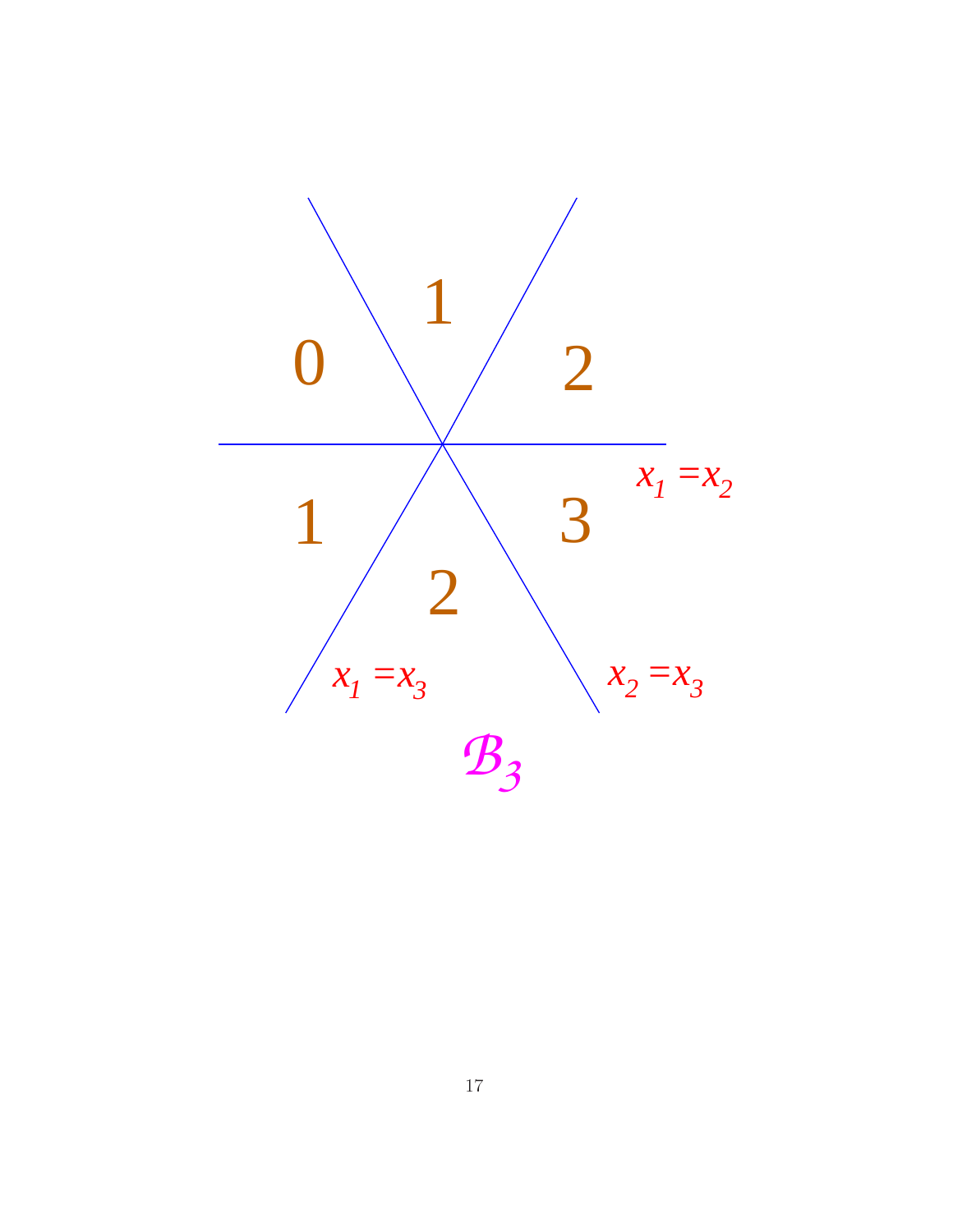Proposition.

$$
#{R : d(R) = j} =
$$

$$
#{w \in \mathfrak{S}_n : \ell(w) = \binom{n}{2} - j},
$$

where

 $\ell(w) = #\{(r, s) : r < s, w(r) > w(s)\},\$ the **number of inversions** of  $w$ .

$$
\sum_{R \in \mathcal{R}} q^{d(R)} =
$$
  

$$
(1+q)(1+q+q^2)\cdots(1+q+\cdots+q^{n-1}).
$$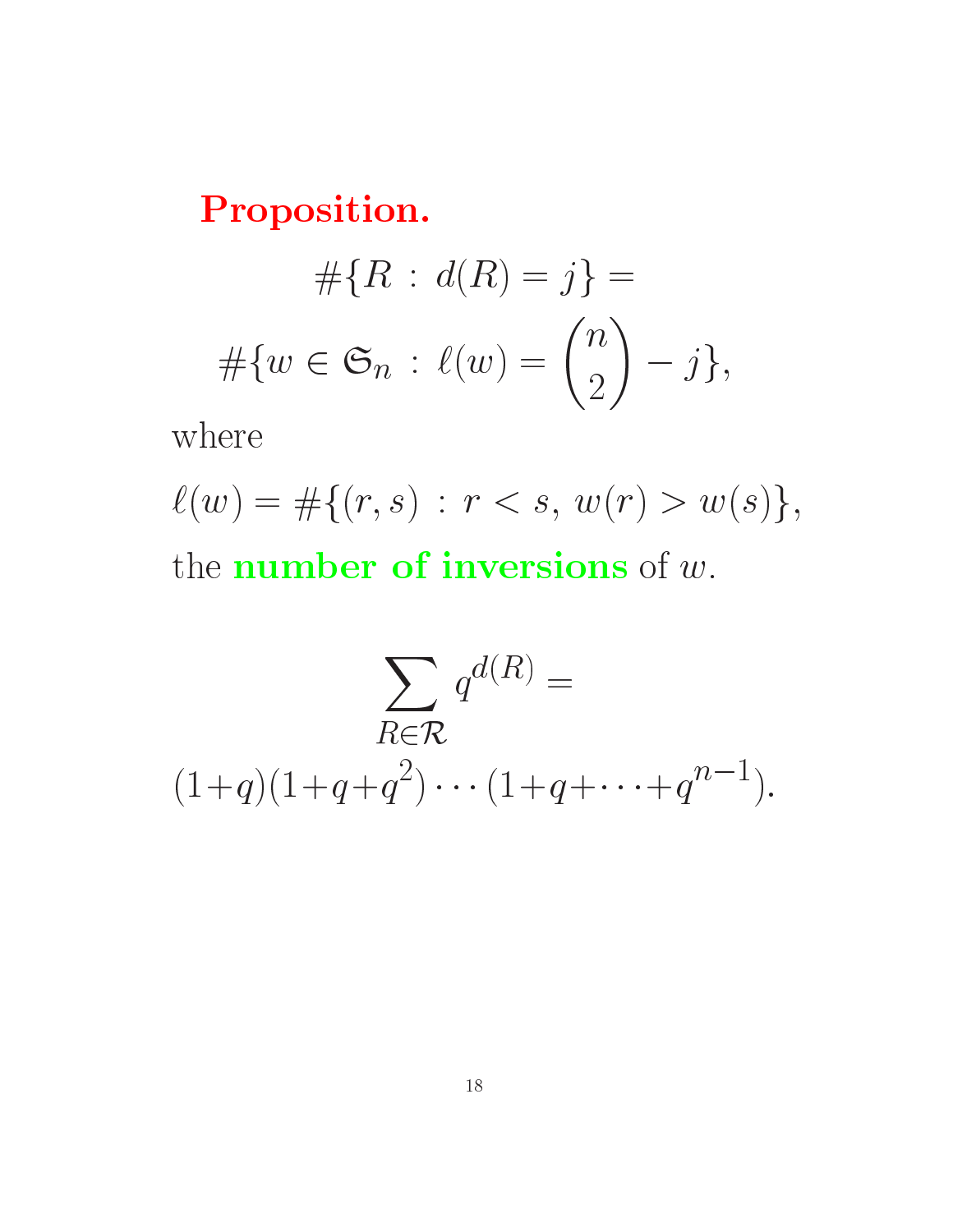Label  $R_0$  with

$$
\lambda(R_0)=(1,1,\ldots,1)\in\mathbb{Z}^n.
$$

 $\,$ n  $\,$  Is labelled,  $\,$   $\,$  Is separated from R only by  $x_i - x_j = 0$   $(i < j)$ , and R' is unlabelled, then set

$$
\lambda(R') = \lambda(R) + e_i,
$$

where  $e_i = i$ th unit coordinate vector.

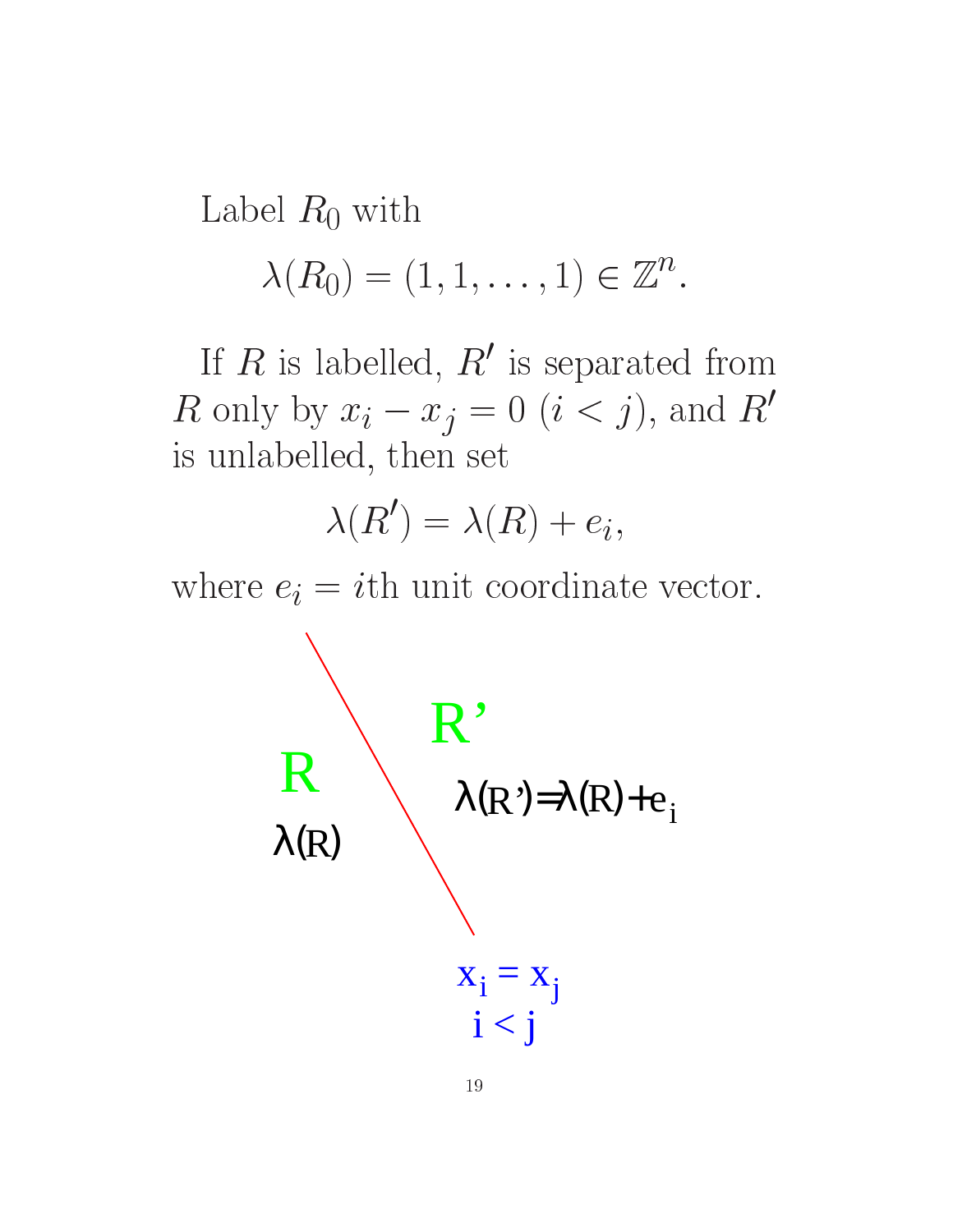

**Theorem** (easy). The labels of  $\mathcal{B}_n$ are the sequences  $(a_1, \ldots, a_n) \in \mathbb{Z}^n$ such that  $1 \leq a_i \leq n-i+1$ .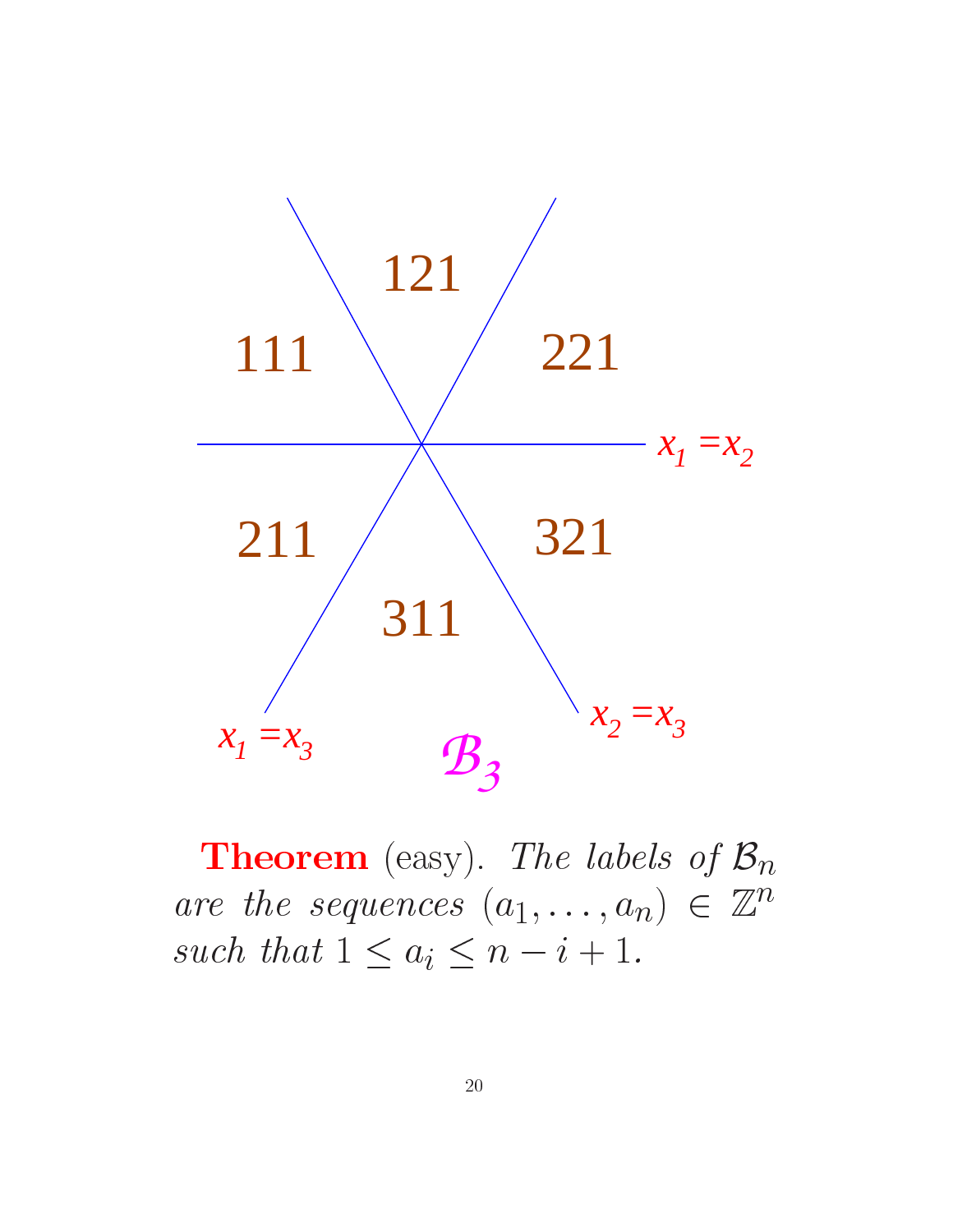**Shi arrangement**  $S_n$ : the set of hyperplanes  $x_i - x_j = 0, 1, 1 \le i < j \le n$ , in  $\mathbb{R}^n$ .  $x_2-x_3=1$   $x_2-x_3=0$  $x_1-x_2=0$  $x_1 - x_2 = 1$  $x_1-x_3=1$   $x_1-x_3=0$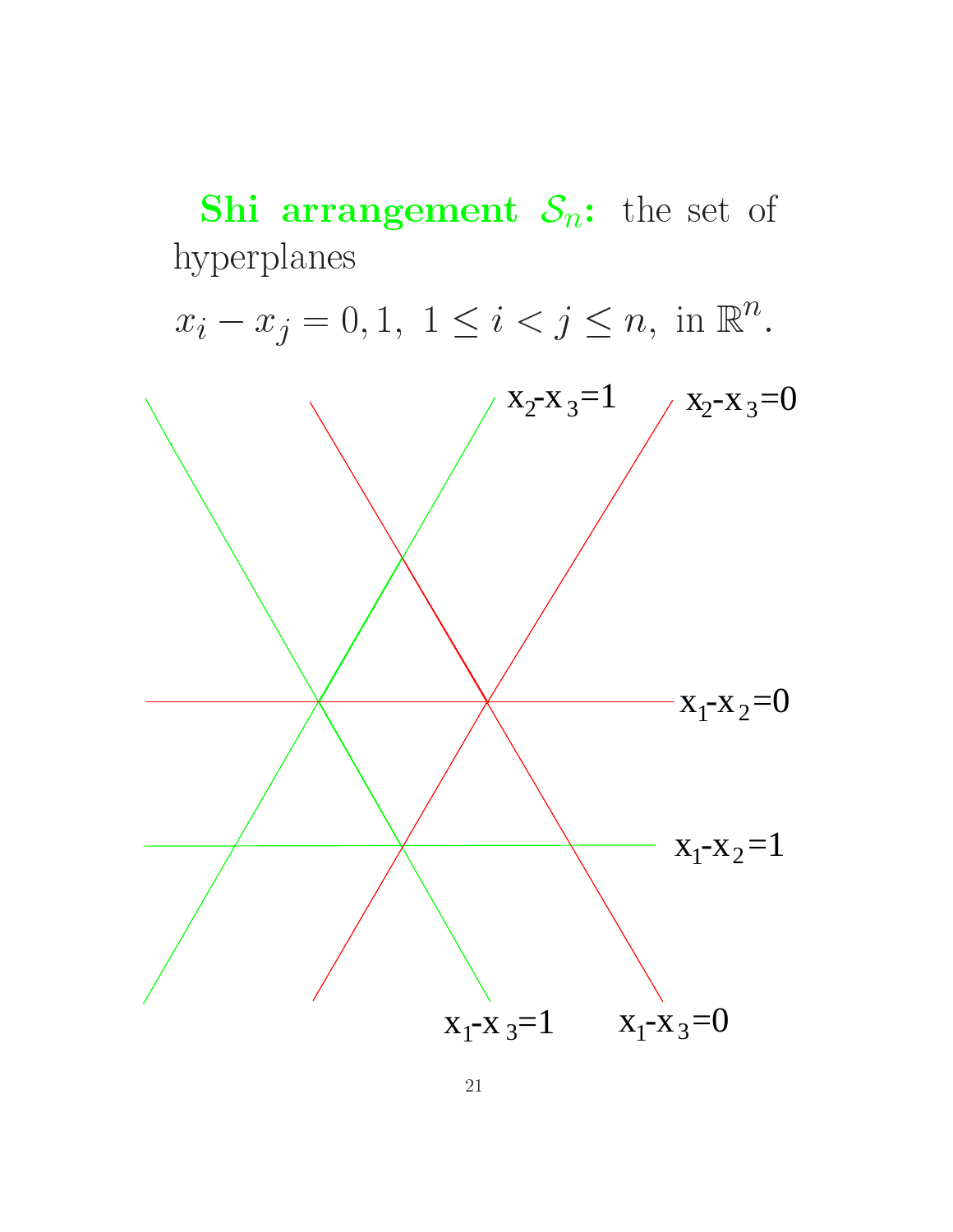#### base region

 $R_0: x_n + 1 > x_1 > \cdots > x_n$ 

- $\bullet$   $\land$   $(\Lambda_{()}) = (1, 1, \ldots, 1) \in \mathbb{Z}^n$
- $\bullet$  If  $R$  is labelled,  $R_0$  is separated from R only by  $x_i - x_j = 0$   $(i < j)$ , and  $\,$   $\,$   $\,$  is unlabelled, then set

$$
\lambda(R') = \lambda(R) + e_i.
$$

 $\bullet$  If  $R$  is labelled,  $R_0$  is separated from R only by  $x_i - x_j = 1$   $(i < j)$ , and  $\kappa$  is unlabelled, then set

$$
\lambda(R') = \lambda(R) + e_j.
$$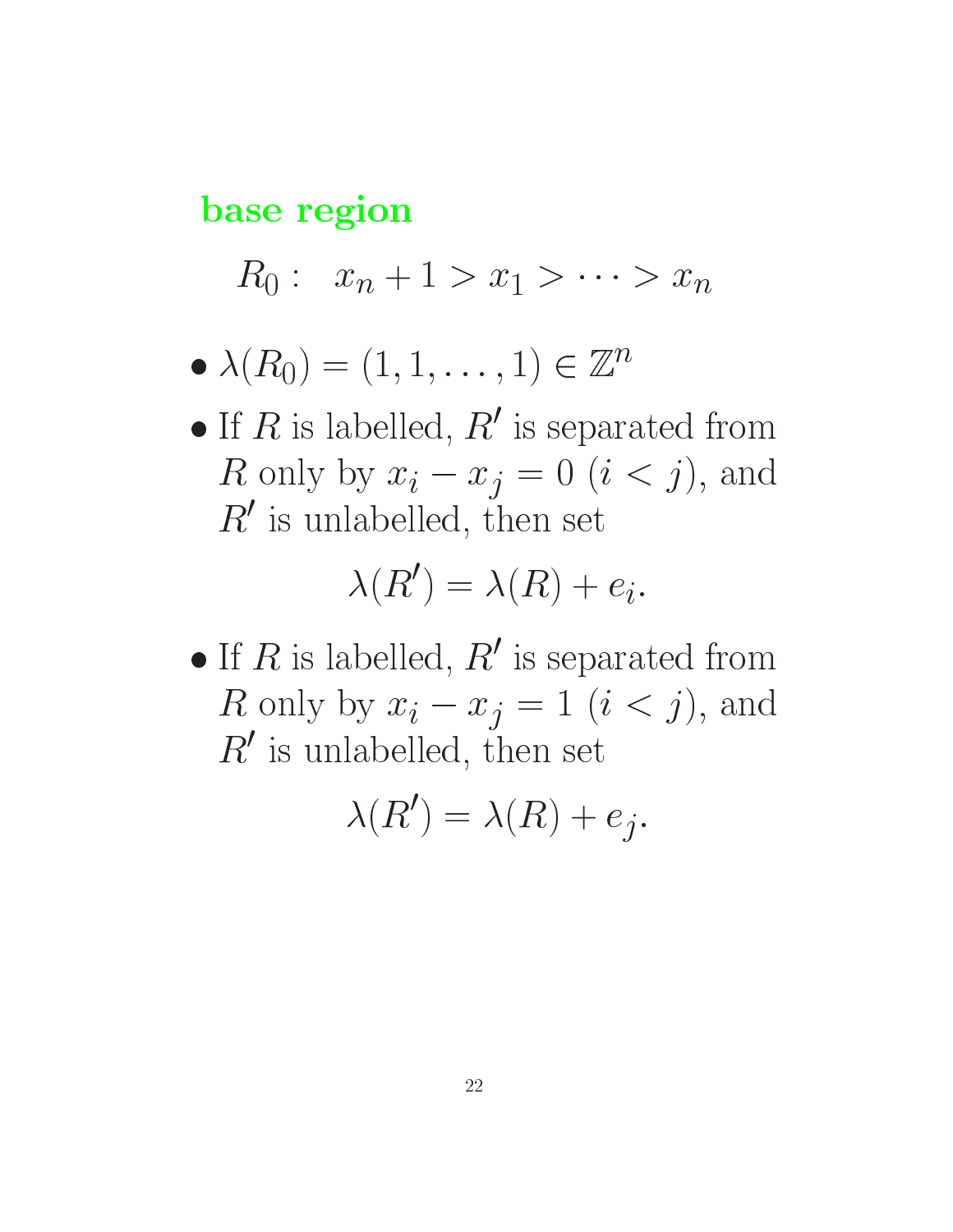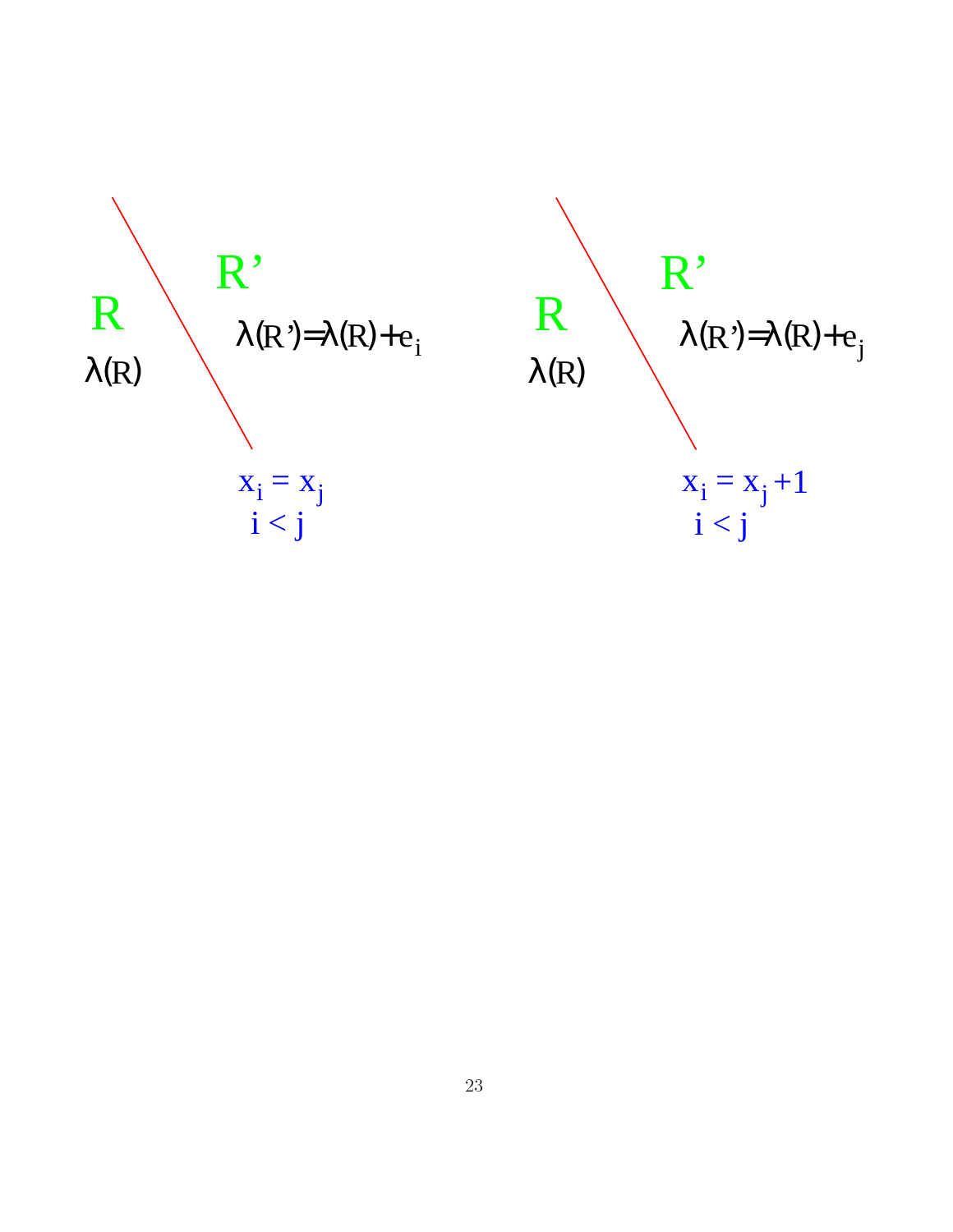

Theorem (Pak, S.). The labels of  $S_n$  are the parking functions of length <sup>n</sup> (each occurring once).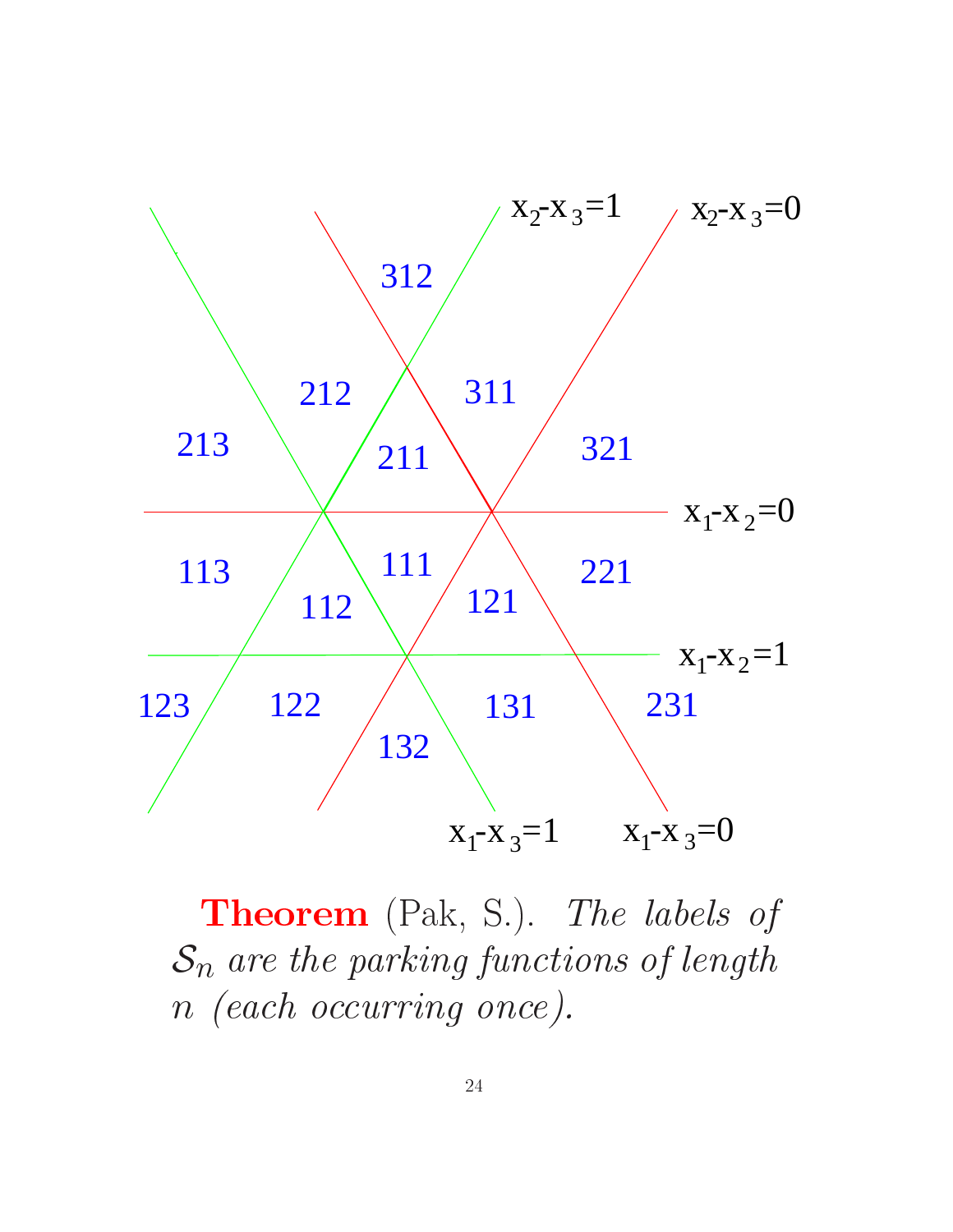Corollary (Shi, 1986)  $r(S_n) = (n+1)^{n-1}$ 

As for  $\mathcal{B}_n$ , let  $d(R)$  be the number of hyperplanes in  $S_n$  separating  $R_0$  and R.

**Note:** If  $\lambda(R) = (a_1, \ldots, a_n)$ , then  $d(R) = a_1 + \cdots + a_n - n.$ 

Let  $\mathcal{R} =$  set of regions of  $\mathcal{S}_n$ .

Corollary.

$$
\sum_{R \in \mathcal{R}} q^{d(R)} = q^{\binom{n}{2}} I_n(1/q).
$$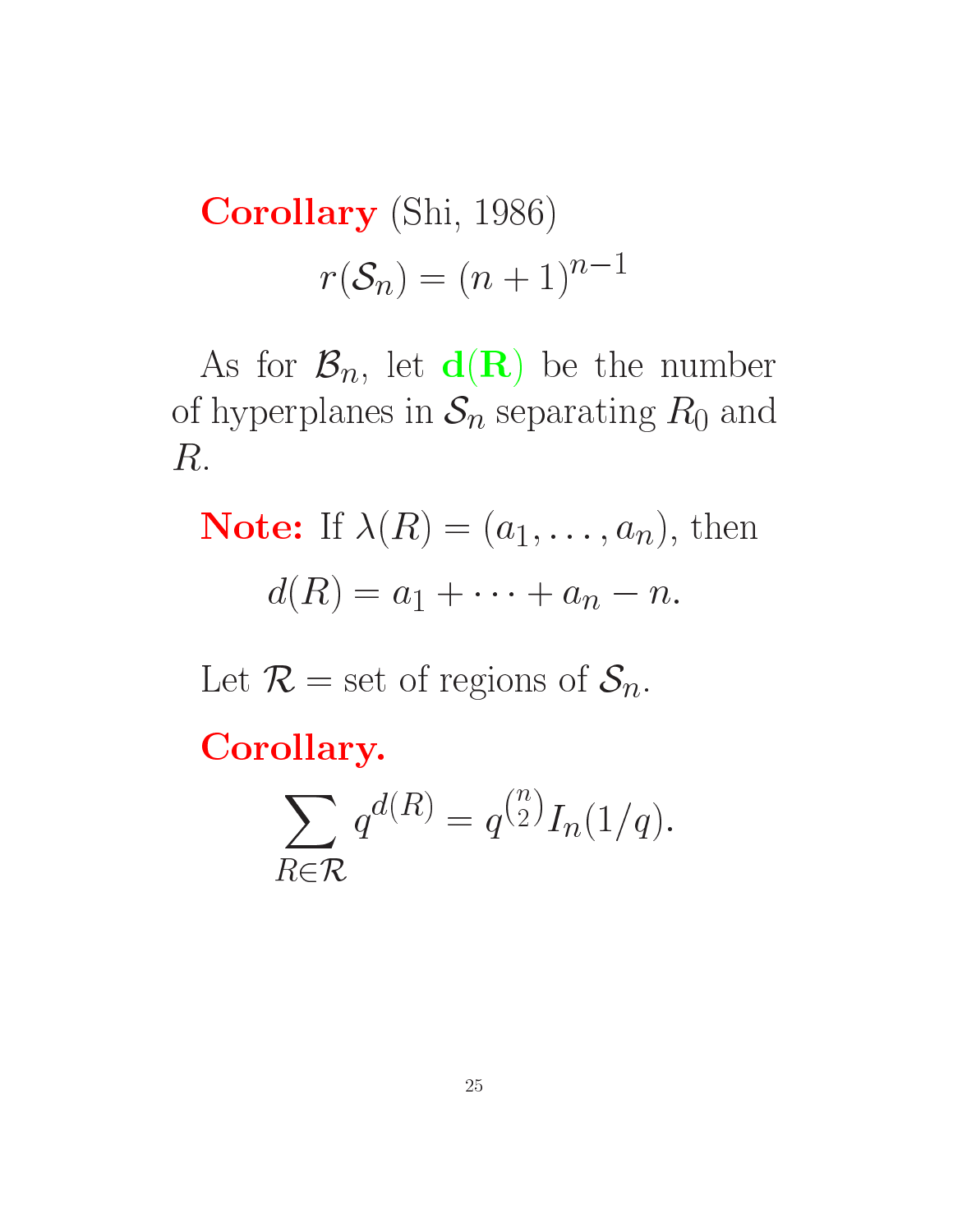# THE PARKING FUNCTION  $\mathfrak{S}_n\text{-}\mathrm{MODULE}$

The symmetric group acts on the set  $P_n$  of all parking functions of length n by permuting coordinates.

# Sample properties:

- Multiplicity of trivial representation  $\sqrt{10}$   $\sqrt{10}$   $\sqrt{20}$   $\sqrt{20}$   $\sqrt{20}$   $\sqrt{20}$   $\sqrt{20}$  $\cdot$   $\cdot$   $\cdot$   $\cdot$   $\cdot$ \_\_\_\_ and the contract of the contract of  $n = 3$ : 111 211 221 311 321
- $\sim$  10  $\sim$  10  $\sim$  10  $\sim$  10  $\sim$  10  $\sim$  10  $\sim$  10  $\sim$  10  $\sim$  10  $\sim$  10  $\sim$  10  $\sim$  10  $\sim$  10  $\sim$  10  $\sim$  10  $\sim$  10  $\sim$  10  $\sim$  10  $\sim$  10  $\sim$  10  $\sim$  10  $\sim$  10  $\sim$  10  $\sim$  10  $\sim$  10  $\sim$  10  $\sim$  10  $\sim$   $w \in \mathfrak{S}_n$  (character value at w):  $\#Fix(w) = (n + 1)^{(\# \text{ cycles of } w) - 1}$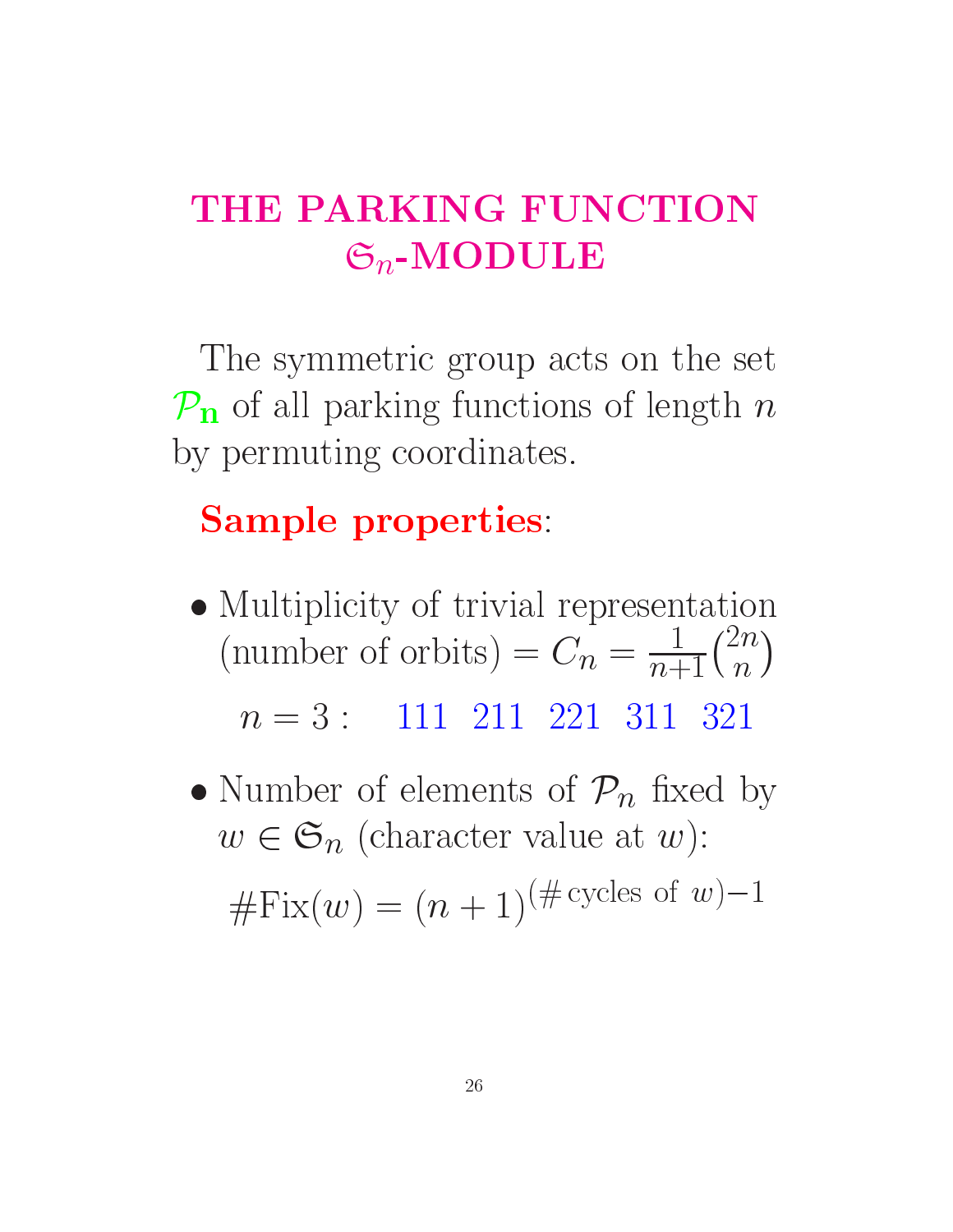For symmetric function aficiona**dos:** Let  $\Pr_n = ch(\mathcal{P}_n)$ .

$$
PF_n = \sum_{\lambda \vdash n} (n+1)^{\ell(\lambda)-1} z_{\lambda}^{-1} p_{\lambda}
$$
  
= 
$$
\sum_{\lambda \vdash n} \frac{1}{n+1} s_{\lambda} (1^{n+1}) s_{\lambda}
$$
  
= 
$$
\sum_{\lambda \vdash n} \frac{1}{n+1} \left[ \prod_i { \lambda_i + n \choose n } \right] m_{\lambda}
$$
  
= 
$$
\sum_{\lambda \vdash n} \frac{n(n-1) \cdots (n-\ell(\lambda)+2)}{m_1(\lambda)!\cdots m_n(\lambda)!} h_{\lambda}.
$$
  

$$
\omega PF_n = \sum_{\lambda \vdash n} \frac{1}{n+1} \left[ \prod_i {n+1 \choose \lambda_i} \right] m_{\lambda}.
$$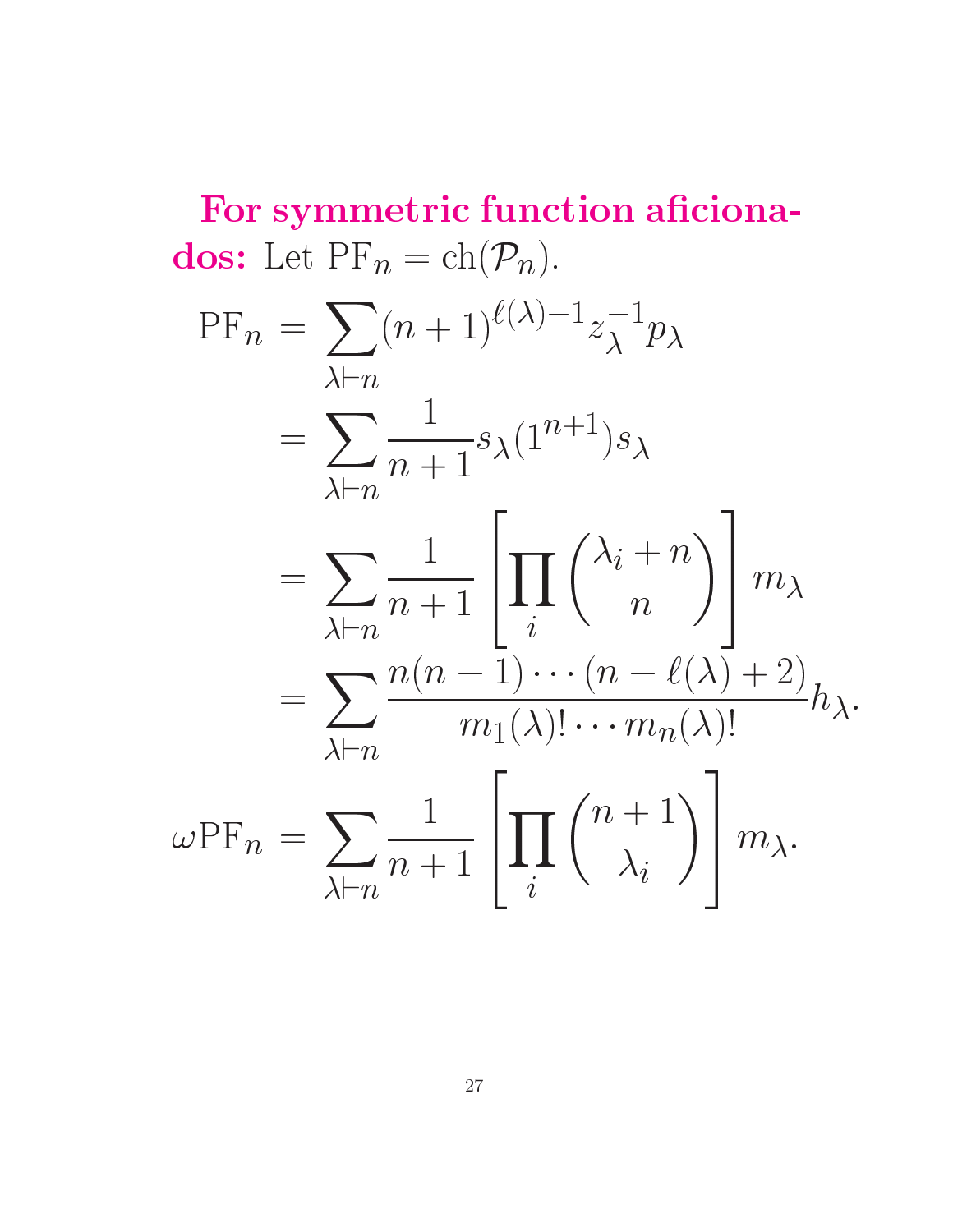Moreover

$$
\sum_{n\geq 0} \text{PF}_n t^{n+1} = (tE(-t))^{\langle -1 \rangle},
$$

where  $E(t) = \sum_{n \geq 0} e_n t^n$ , and  $\langle -1 \rangle$  denotes compositional inverse.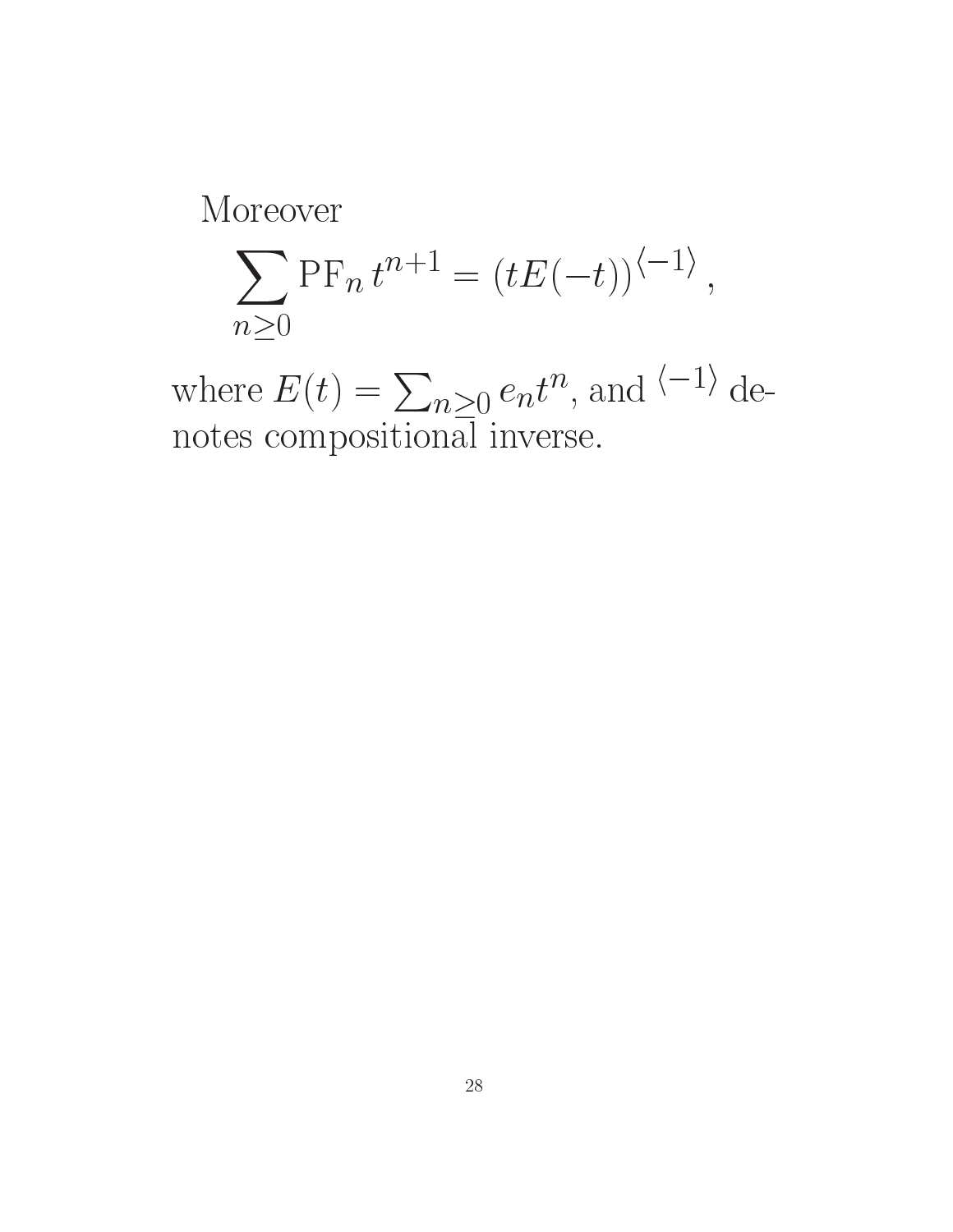### THE HAIMAN MODULE

The group  $\mathfrak{S}_n$  acts on  $R = \mathbb{C}[x_1,\ldots,x_n]$ by permuting variables, i.e.,  $w \cdot x_i =$  $w(i)$   $\mathbf{R}^{\mathfrak{S}_n} = \{f \in R : w \cdot f = f \text{ for all } w \in \mathfrak{S}_n\}.$ 

$$
R^{\mathfrak{S}_n} = \mathbb{C}[e_1,\ldots,e_n],
$$

where

$$
e_k = \sum_{1 \le i_1 < i_2 < \dots < i_k \le n} x_{i_1} x_{i_2} \dots x_{i_k}.
$$

$$
D = R/\left(R_+^{\mathfrak{S}_n}\right) = R/(e_1,\ldots,e_n).
$$

Then dim  $D = n!$ , and  $\mathfrak{S}_n$  acts on D according to the **regular represen**tation.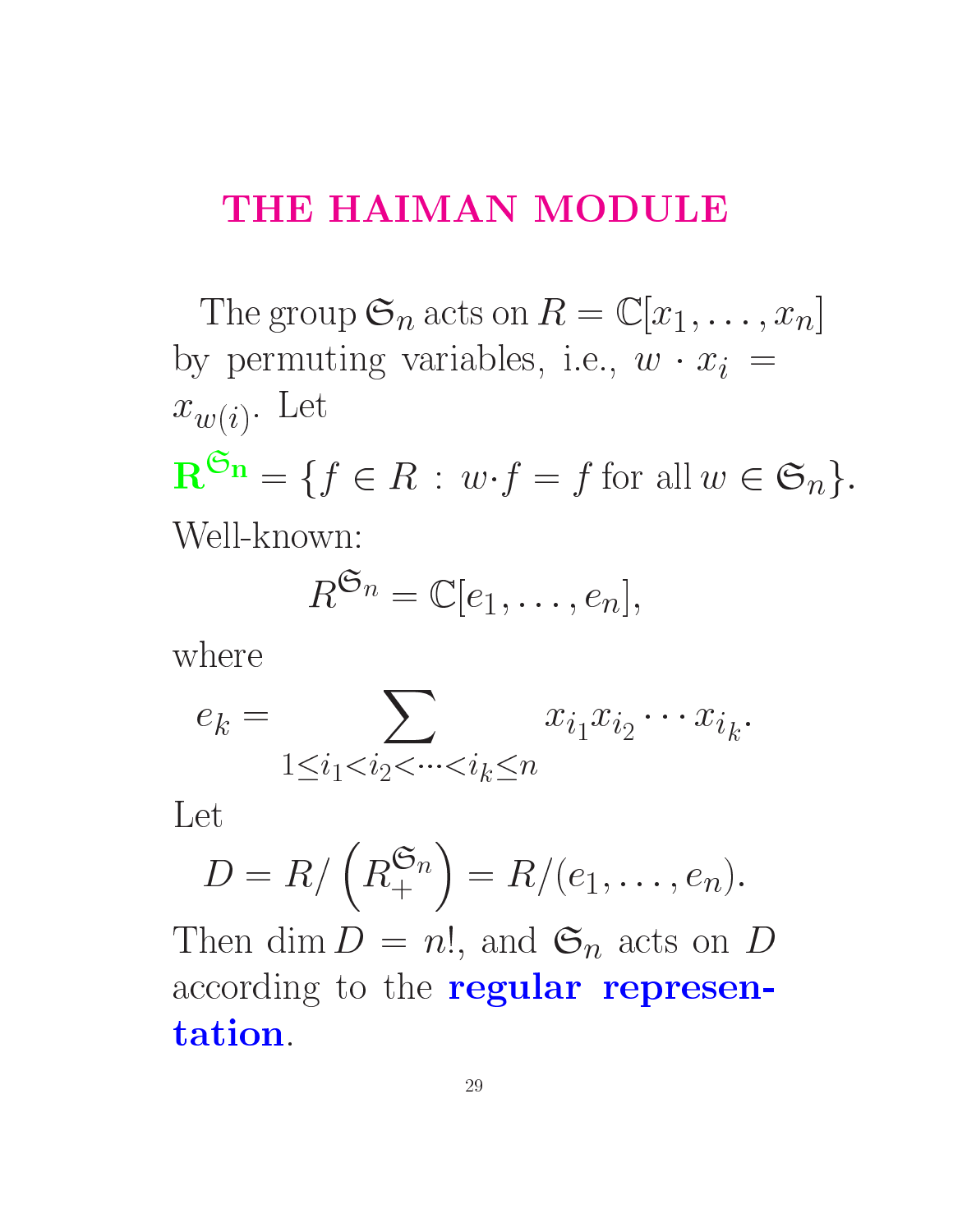Now let  $\mathfrak{S}_n$  act **diagonally** on  $R = \mathbb{C}[x_1,\ldots,x_n,y_1,\ldots,y_n],$ i.e,

$$
w \cdot x_i = x_{w(i)}, \quad w \cdot y_i = y_{w(i)}.
$$

As before, let

$$
\mathbf{R}^{\mathfrak{S}_n} = \{ f \in R : w \cdot f = f \text{ for all } w \in \mathfrak{S}_n \}
$$
  

$$
D = R / \left( R_+^{\mathfrak{S}_n} \right).
$$

Conjecture (Haiman, 1994). dim  $D =$  $(n+1)^{n-1}$ , and the action of  $\mathfrak{O}_n$  on D is isomorphic to the action on  $\mathcal{P}_n$ , tensored with the sign representation. (Connections with Macdonald polynomials, Hilbert scheme of points in the plane, etc.)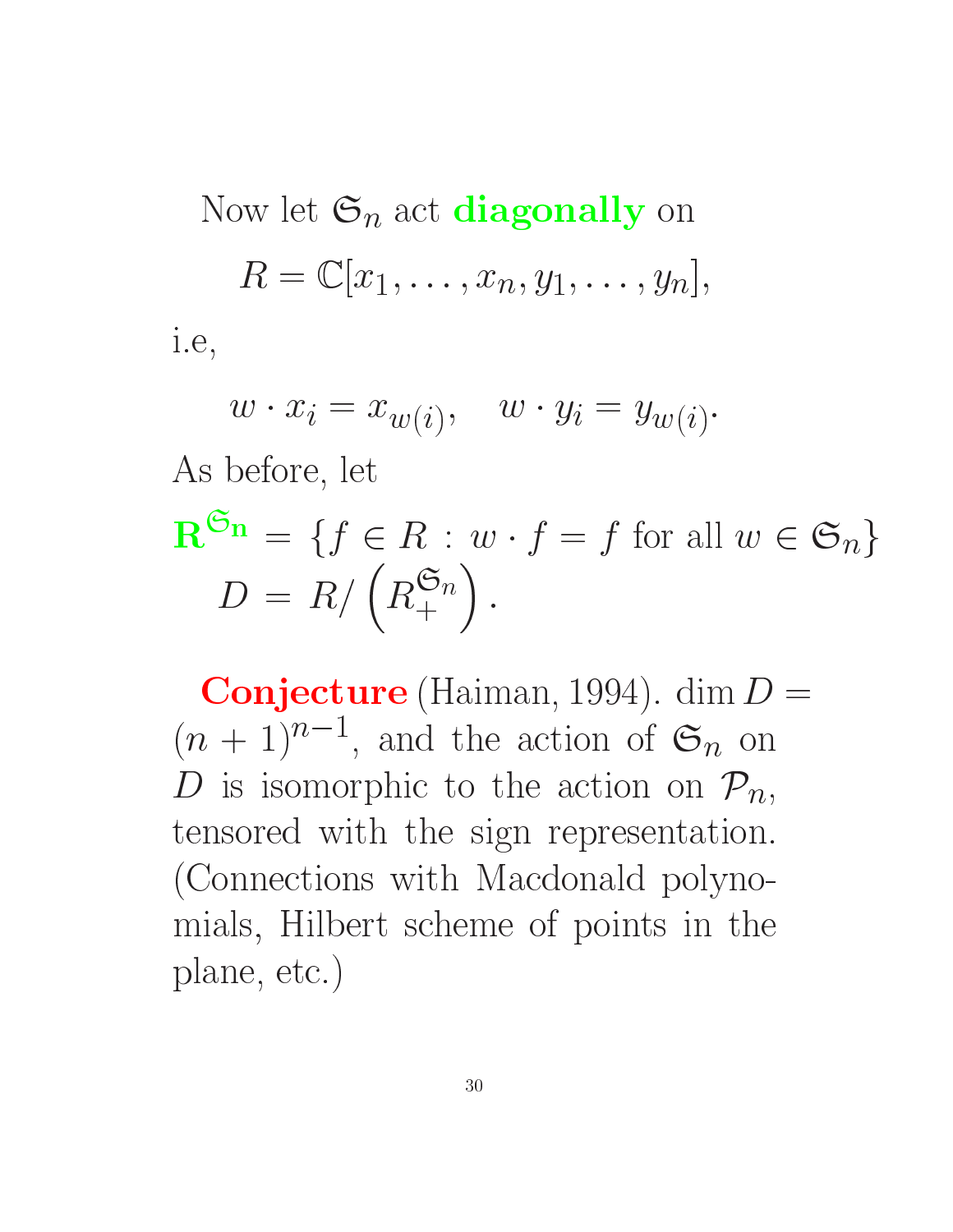# A GENERALIZATION

#### Let

 $\lambda = (\lambda_1, \ldots, \lambda_n), \lambda_1 \geq \cdots \geq \lambda_n > 0.$ 

A  $\lambda$ -parking function is a sequence  $(a_1, \ldots, a_n) \in \mathbb{P}^n$  whose increasing rearrangement  $b_1 \leq \cdots \leq b_n$  satisfies  $b_i \leq \lambda_{n-i+1}$ .

Ordinary parking functions:

$$
\lambda=(n,n-1,\ldots,1)
$$

Number (Steck 1968, Gessel 1996):

$$
\mathbf{N}(\lambda) = n! \det \left[ \frac{\lambda_{n-i+1}^{j-i+1}}{(j-i+1)!} \right]_{i,j=1}^n
$$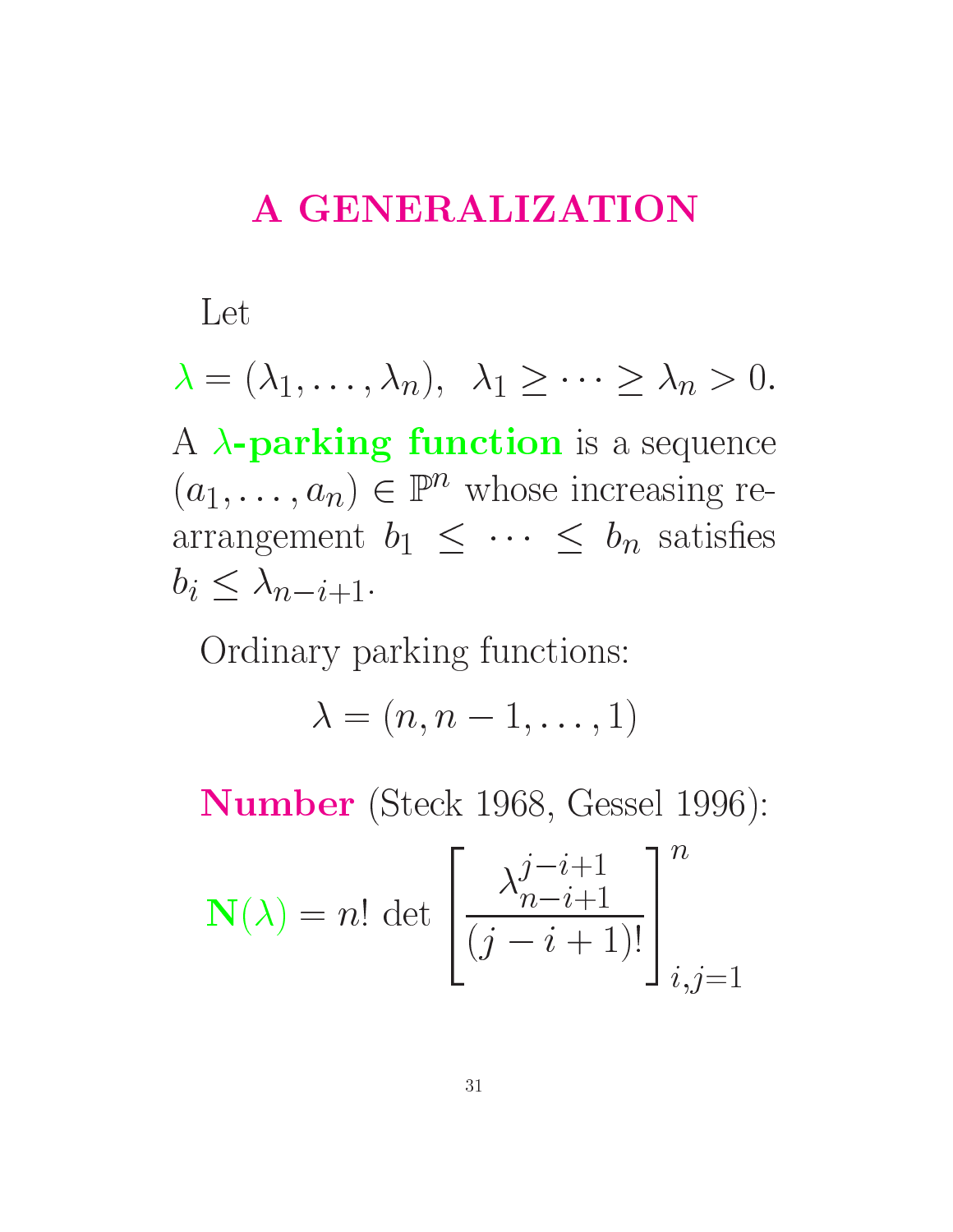# The Parking Function Polytope (with J. Pitman)

Given  $x_1, \ldots, x_n \in \mathbb{R}_{\geq 0}$ , define  $\mathcal{P} =$  $\mathcal{P}(\mathbf{x_1},\ldots,\mathbf{x_n})\subset\mathbb{R}^n$  by:  $(y_1,\ldots,y_n)\in$  $P_n$  if

 $0 \le y_i$ ,  $y_1 + \cdots + y_i \le x_1 + \cdots + x_i$ for  $1 \leq i \leq n$ .

**Theorem.** (a) Let  $x_1, \ldots, x_n \in \mathbb{N}$ . *Then* 

$$
n! V(\mathcal{P}_n) = N(\lambda),
$$
  
where  $\lambda_{n-i+1} = x_1 + \dots + x_i$ .  
(b)  $n! V(\mathcal{P}_n) = \sum_{\text{parking functions}} x_{i_1} \dots x_{i_n}$ .

**Note.** If each  $x_i > 0$ , then  $\mathcal{P}_n$  has the combinatorial type of an  $n$ -cube.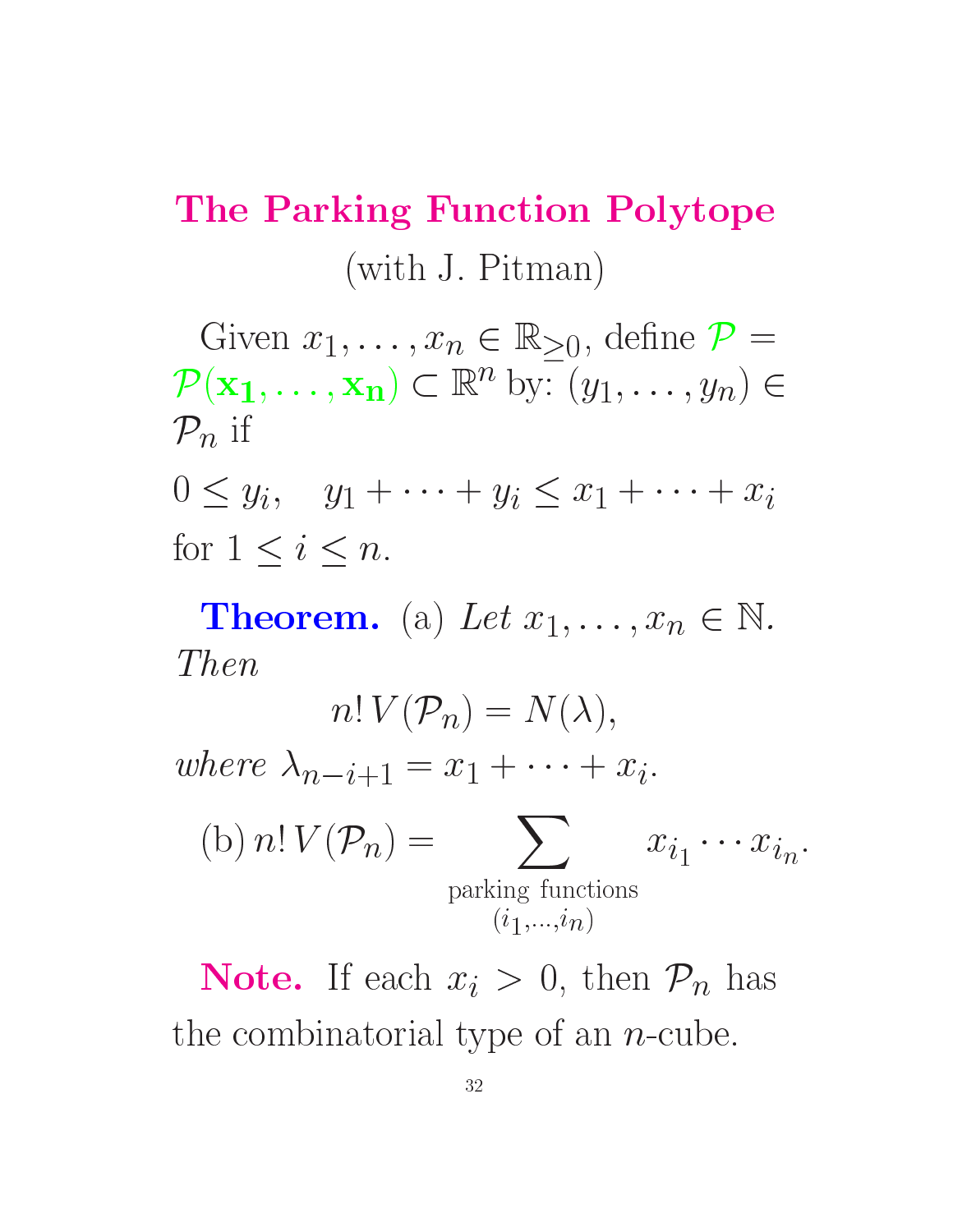#### REFERENCES

- 1. H. W. Becker, Planar rhyme schemes, *Bull. Amer. Math.* Soc. 58 (1952), 39. Math. Mag. 22 (1948–49), 23–26
- 2. P. H. Edelman, Chain enumeration and non-crossing partitions, *Discrete Math.* **31** (1980), 171–180.
- 3. P. H. Edelman and R. Simion, Chains in the lattice of noncrossing partitions, *Discrete Math.* **126** (1994), 107–119.
- 4. D. Foata and J. Riordan, Mappings of acyclic and parking functions, *aequationes math.* **10** (1974), 10-22.
- 5. J. Francon, Acyclic and parking functions, J. Combinatorial Theory  $(A)$  18 (1975), 27-35.
- 6. I. Gessel and D.-L. Wang, Depth-first search as a combinatorial correspondence, *J. Combinatorial Theory (A)* 26  $(1979), 308 - 313.$
- 7. M. Haiman, Conjectures on the quotient ring by diagonal invariants, *J. Algebraic Combinatorics* **3** (1994), 17-76.
- 8. P. Headley, Reduced expressions in infinite Coxeter groups, Ph.D. thesis, University of Michigan, Ann Arbor, 1994.
- 9. P. Headley, On reduced expressions in affine Weyl groups, in Formal Power Series and Algebraic Combinatorics, FP- $SAC$  '94, May 23-27, 1994, DIMACS preprint, pp. 225-232.
- 10. A. G. Konheim and B. Weiss, An occupancy discipline and applications, *SIAM J. Applied Math.* **14** (1966), 1266–1274.
- 11. G. Kreweras, Sur les partitions non croisées d'un cycle, Discrete Math.  $1$  (1972), 333-350.
- 12. G. Kreweras, Une famille de polyn^omes ayant plusieurs propriétés énumeratives, *Periodica Math. Hung.* 11 (1980), 309-320.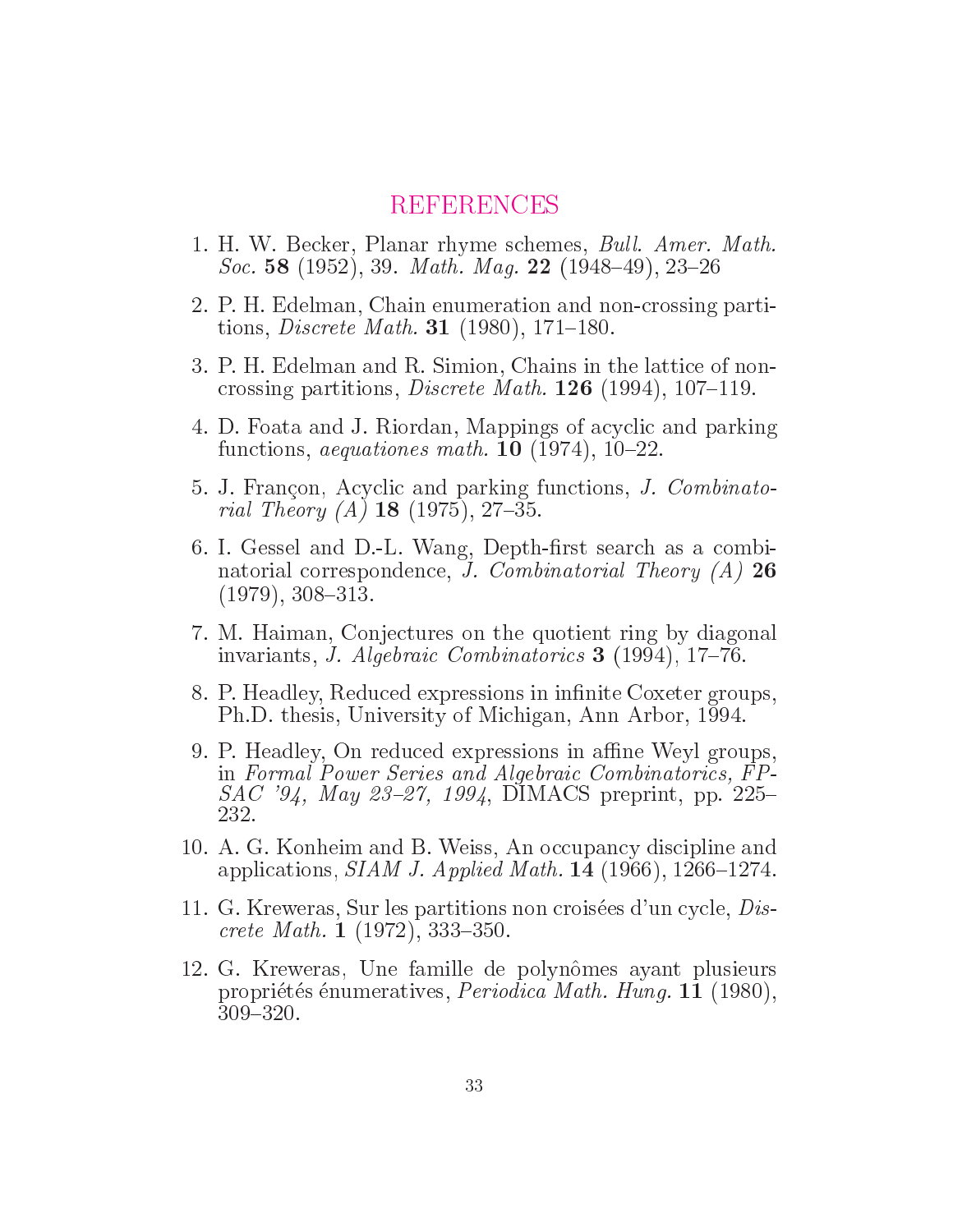- 13. J. Lewis, Parking functions and regions of the Shi arrangement, preprint dated 1 August 1996.
- 14. C. L. Mallows and J. Riordan, The inversion enumerator for labeled trees, *Bull Amer. Math. Soc.* **74** (1968), 92–94.
- 15. Y. Poupard, Etude et denombrement paralleles des partitions non croisées d'un cycle et des decoupage d'un polygone convexe, *Discrete Math.*  $2$  (1972), 279–288.
- 16. R. Pyke, The supremum and infimum of the Poisson process, Ann. Math. Statist. **30** (1959), 568–576.
- 17. V. Reiner, Non-crossing partitions for classical reflection groups, *Discrete Math.* **177** (1997), 195–222.
- 18. J.-Y. Shi, The Kazhdan-Lusztig cells in certain affine Weyl groups, Lecture Note in Mathematics, no. 1179, Springer, Berlin/Heidelberg/New York, 1986.
- 19. J.-Y. Shi, Sign types corresponding to an affine Weyl group, J. London Math. Soc.  $35$  (1987), 56-74.
- 20. R. Simion, Combinatorial statistics on non-crossing partitions, *J. Combinatorial Theory (A)* 66 (1994), 270–301.
- 21. R. Simion and D. Ullman, On the structure of the lattice of noncrossing partitions, *Discrete Math.* **98** (1991), 193-206.
- 22. R. Speicher, Multiplicative functions on the lattice of noncrossing partitions and free convolution, Math. Ann. <sup>298</sup>  $(1994), 611-624.$
- 23. R. Stanley, Hyperplane arrangements, interval orders, and trees, *Proc. Nat. Acad. Sci.* **93** (1996), 2620–2625.
- 24. R. Stanley, Parking functions and noncrossing partitions, Electronic J. Combinatorics 4, R20 (1997), 14 pp.
- 25. R. Stanley, Hyperplane arrangements, parking functions, and tree inversions, in Mathematical Essays in Honor of